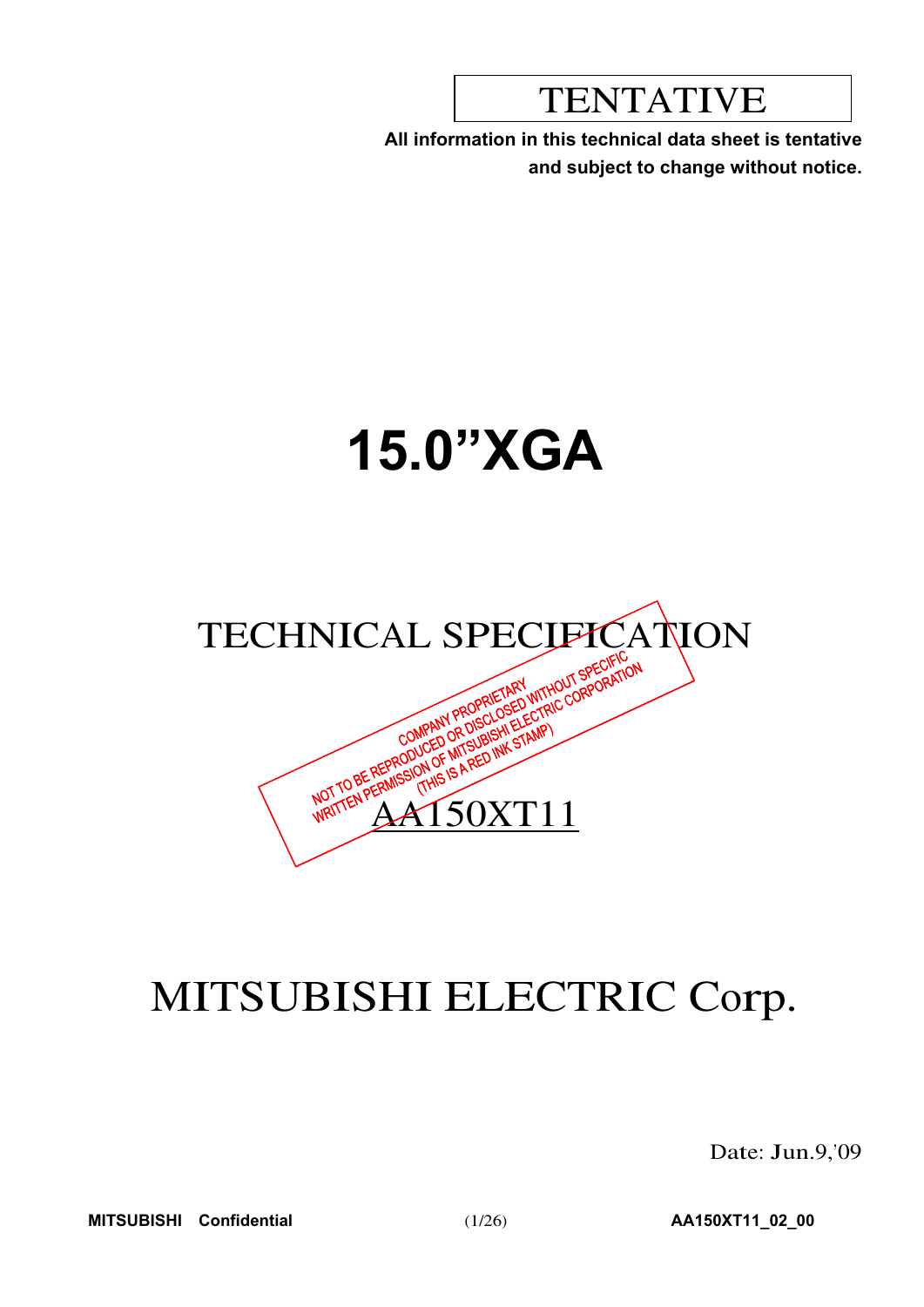# **CONTENTS**

| No.            | Item                                    | Page               |
|----------------|-----------------------------------------|--------------------|
| $-$            | <b>COVER</b>                            | 1                  |
|                | <b>CONTENTS</b>                         | 2                  |
| 1              | <b>APPLICATION</b>                      | 3                  |
| $\mathfrak{D}$ | <b>OVERVIEW</b>                         | $\overline{4}$     |
| 3              | <b>ABSOLUTE MAXIMUM RATINGS</b>         | 5                  |
| $\overline{4}$ | ELECTRICAL CHARACTERISTICS              | 5, 6, 7            |
| 5              | <b>INTERFACE PIN CONNECTION</b>         | 8, 9, 10           |
| 6              | <b>INTERFACE TIMING</b>                 | 11, 12, 13, 14, 15 |
| $\tau$         | <b>BLOCK DIAGRAM</b>                    | 16                 |
| 8              | <b>MECHANICAL SPECIFICATION</b>         | 17, 18             |
| 9              | <b>OPTICAL CHARACTERISTICS</b>          | 19, 20, 21         |
| 10             | RELIABILITY TEST CONDITION              | 22                 |
| 11             | <b>OTHER FEATURE</b>                    | 23                 |
| 12             | HANDLING PRECAUTIONS FOR TFT-LCD MODULE | 24, 25, 26         |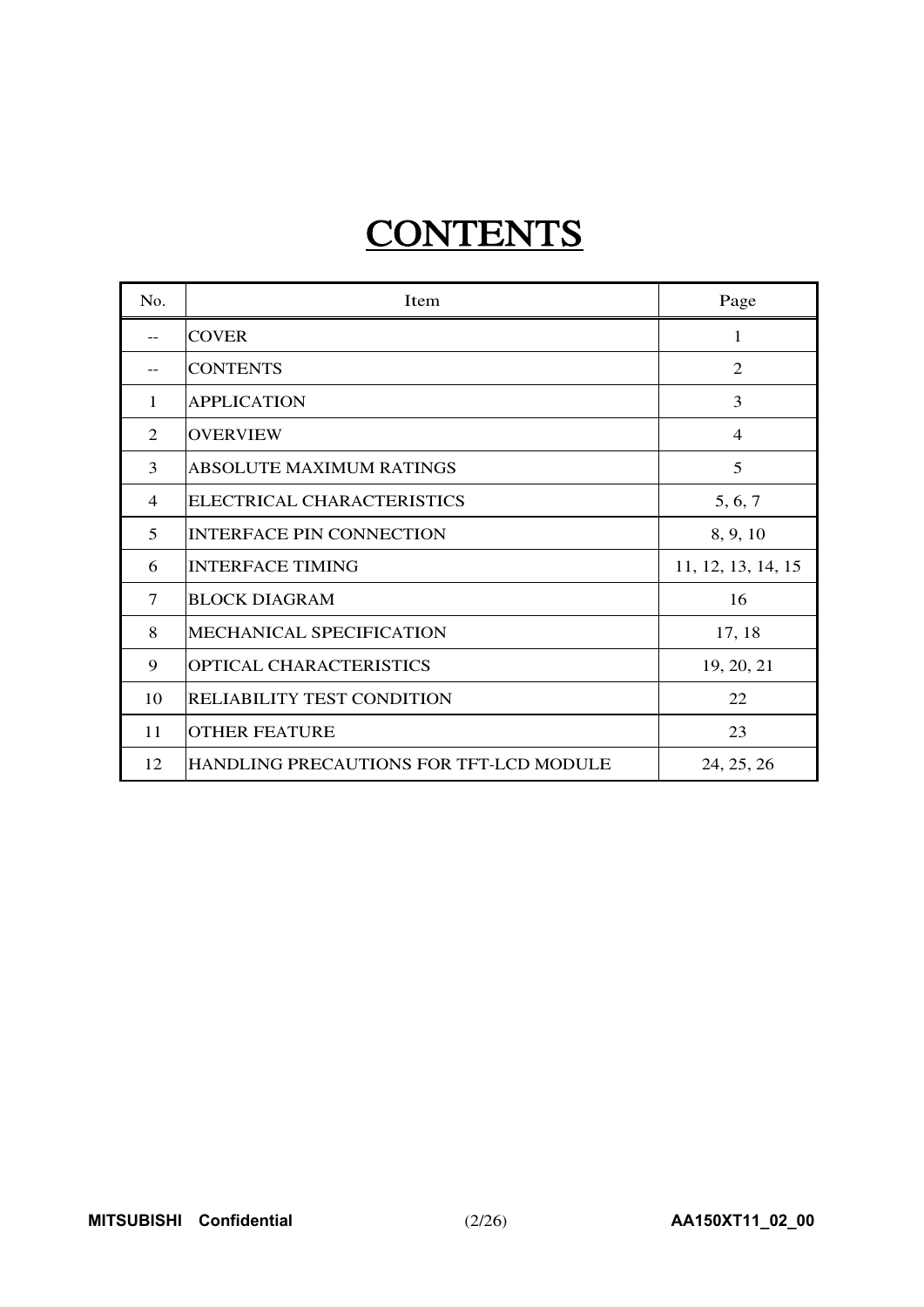## **1. APPLICATION**

This specification applies to color TFT-LCD module, AA150XT11.

These specification papers are the proprietary product of Mitsubishi Electric Corporation ("MITSUBISHI) and include materials protected under copyright of MITSUBISHI. No part of this document may be reproduced in any form or by any means without the express written permission of MITSUBISHI.

MITSUBISHI does not assume any liability for infringement of patents, copyrights or other intellectual property rights of third parties by or arising from use of a product specified in this document. No license, express, implied or otherwise, is granted under any patents, copyrights or other intellectual property rights of MITSUBISHI or of others.

MITSUBISHI classifies the usage of the TFT-LCD module as follows. Please confirm the usage before using the product.

(1) Standard Usage

Computers, office equipment, factory automation equipment, test and measurement equipment, communications, transportation equipment(automobiles, ships, trains, etc.), provided, however, that operation is not influenced by TFT-LCD directly.

(2) Special Usage

Medical equipment, safety equipment, transportation equipment, provided, however, that TFT-LCD is necessary to its operation.

(3) Specific Usage

Cockpit Equipment, military systems, aerospace equipment, nuclear reactor control systems, life support systems and any other equipment. MITSUBISHI should make a contract that stipulate apportionment of responsibilities between MITSUBISHI and our customer.

The product specified in this document is designed for "Standard Usage" unless otherwise specified in this document. If customers intend to use the product for applications other than those specified for "Standard Usage", they should first contact MITSUBISHI sales representative for it's intended use in writing.

MITSUBISHI has been making continuous effort to improve the reliability of its products. Customers should implement sufficient reliability design of their application equipments such as redundant system design, fail-safe functions, anti-failure features.

MITSUBISHI assumes no responsibility for any damage resulting from the use of the product that does not comply with the instructions and the precautions specified in this document.

Please contact and consult a MITSUBISHI sales representative for any questions regarding this product.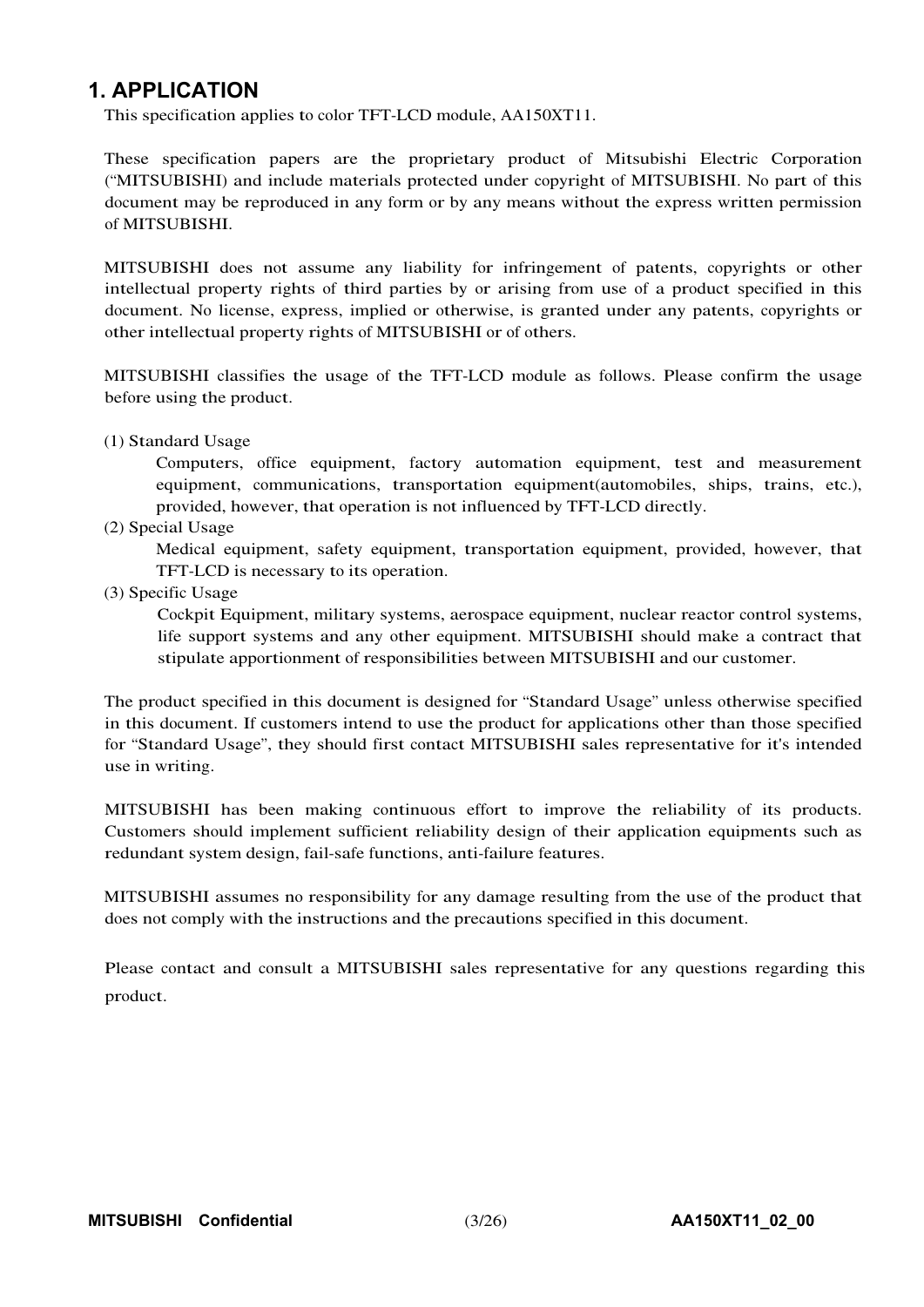## **2. OVERVIEW**

AA150XT11 is 15.0" color TFT-LCD (Thin Film Transistor Liquid Crystal Display) modules composed of LCD panel, driver ICs, control circuit, and backlight unit.

By applying 6 bit or 8 bit digital data,  $1024 \times 768$ ,  $262$ k-color or 16.7M-color images are displayed on the 15.0" diagonal screen. Input power voltage is 3.3 V for LCD driving.

The type of data and control signals are digital and transmitted via LVDS interface per Typ. 65 MHz clock cycle.

Driver circuit for LED backlight is not included in this module. General specifications are summarized in the following table:

| <b>ITEM</b>                    | <b>SPECIFICATION</b>                                      |
|--------------------------------|-----------------------------------------------------------|
| Display Area (mm)              | 304.1 (H) $\times$ 228.1 (V)<br>$(15.0$ -inch diagonal)   |
| Number of Dots                 | $1024 \times 3$ (H) $\times 768$ (V)                      |
| Pixel Pitch (mm)               | $0.297$ (H) $\times$ 0.297 (V)                            |
| <b>Color Pixel Arrangement</b> | RGB vertical stripe                                       |
| Display Mode                   | Normally white TN                                         |
| Number of Color                | $262k(6 \text{ bit/color})$ 16.7M $(8 \text{ bit/color})$ |
| Luminance $(cd/m2)$            | 1500                                                      |
| Wide Viewing Angle Technology  | <b>Optical Compensation Film</b>                          |
| Viewing Angle ( $CR \ge 10$ )  | $-80-80^{\circ}$ (H) $-80-60^{\circ}$ (V)                 |
| <b>Surface Treatment</b>       | Anti-glare and hard-coating 3H                            |
| <b>Electrical Interface</b>    | LVDS $(6 \text{ bit}/8 \text{ bit})$                      |
| Module Size (mm)               | 326.0 (W) $\times$ 255.0 (H) $\times$ 16.6 (D)            |
| Module Mass (g)                | 1290                                                      |
| <b>Backlight Unit</b>          | LED, edge-light, replaceable                              |

Characteristic value without any note is typical value.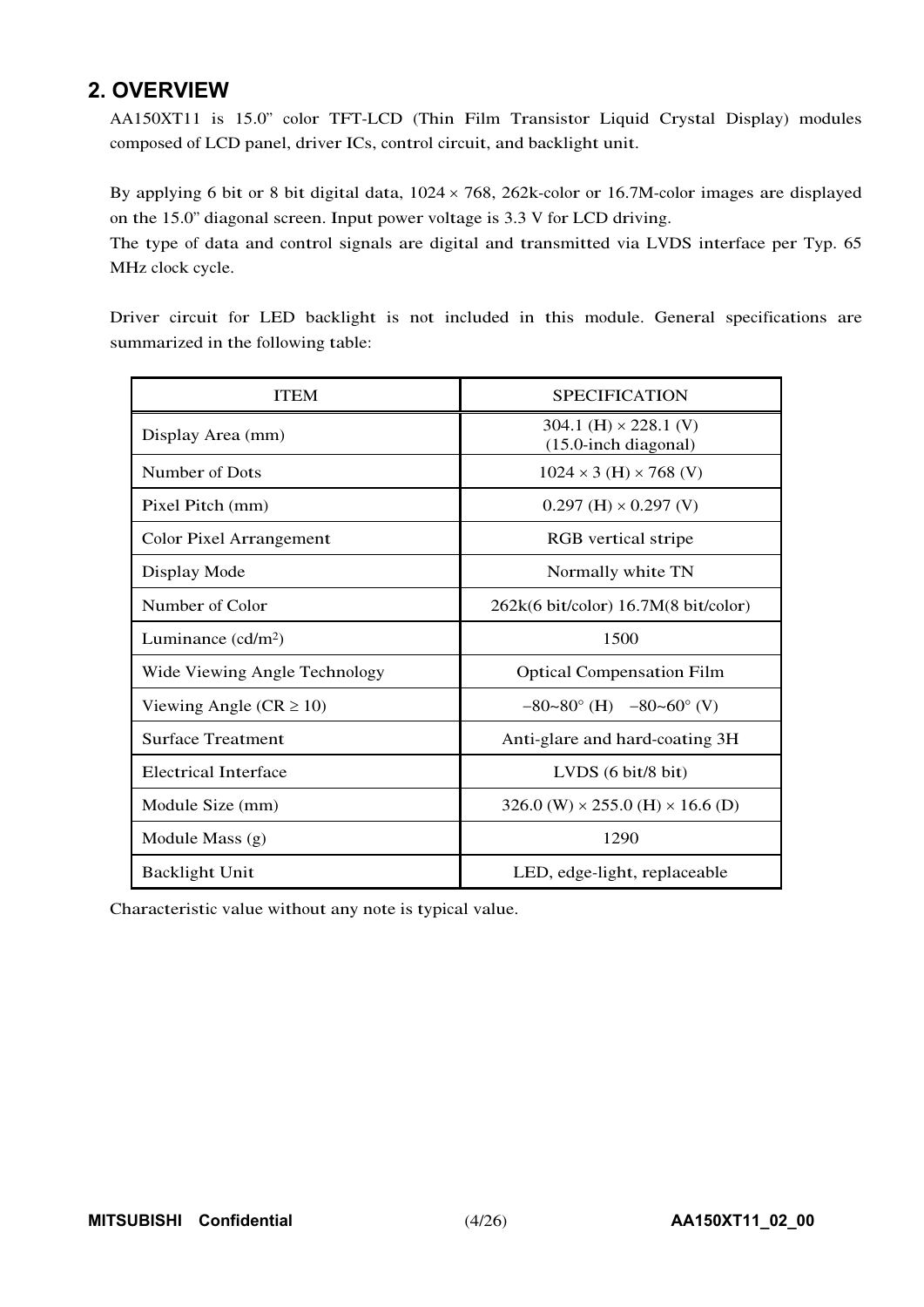# **3. ABSOLUTE MAXIMUM RATINGS**

| <b>ITEM</b>                                         | <b>SYMBOL</b>                 | MIN.     | MAX.      | UNIT        |
|-----------------------------------------------------|-------------------------------|----------|-----------|-------------|
| Power Supply Voltage for LCD                        | <b>VCC</b>                    | $\theta$ | 4.0       |             |
| Logic Input Voltage                                 | VI                            | $-0.3$   | $VCC+0.3$ |             |
| Backlight (LED) Current                             | IF                            | 0        | 180       | mA          |
| Note $1,2)$<br><b>Operation Temperature (Panel)</b> | $\Gamma_{\text{op(Panel)}}$   | $-20$    | 70        | $^{\circ}C$ |
| Note $2)$<br><b>Operation Temperature (Ambient)</b> | $\Gamma_{\text{op(Ambient)}}$ | $-20$    | 70        | $^{\circ}C$ |
| Note $2)$<br><b>Storage Temperature</b>             | $T_{\text{stg}}$              | $-20$    | 80        | $^{\circ}C$ |

[Note]

1) Measured at the center of active area and at the center of panel back surface

2) Top, Tstg  $\leq 40^{\circ}\text{C}$  : 90%RH max. without condensation

Top, Tstg >  $40^{\circ}$ C : Absolute humidity shall be less than the value of 90%RH at 40 $^{\circ}$ C without condensation.

# **4. ELECTRICAL CHARACTERISTICS**

| $(1)$ TFT-LCD                   |      |               |      |      |            |             | Ambient Temperature : Ta = $25^{\circ}$ C |
|---------------------------------|------|---------------|------|------|------------|-------------|-------------------------------------------|
| <b>ITEM</b>                     |      | <b>SYMBOL</b> | MIN. | TYP. | MAX.       | <b>UNIT</b> | Remarks                                   |
| Power Supply Voltage for LCD    |      | VCC           | 3.0  | 3.3  | 3.6        | V           | $*1)$                                     |
| Power Supply Current for LCD    |      | <b>ICC</b>    |      | 410  | 700        | mA          | $*2)$                                     |
| Permissive Input Ripple Voltage |      | VRP           |      | $-$  | 100        | $mVp-p$     | $VCC = +3.3 V$                            |
|                                 | High | VIH           | 2.4  | $ -$ | <b>VCC</b> | V           | MODE, SC                                  |
| Logic Input Voltage             | Low  | VIL           |      | $ -$ | 0.8        |             | MODE, SC                                  |

\*1) Power and signals sequence:

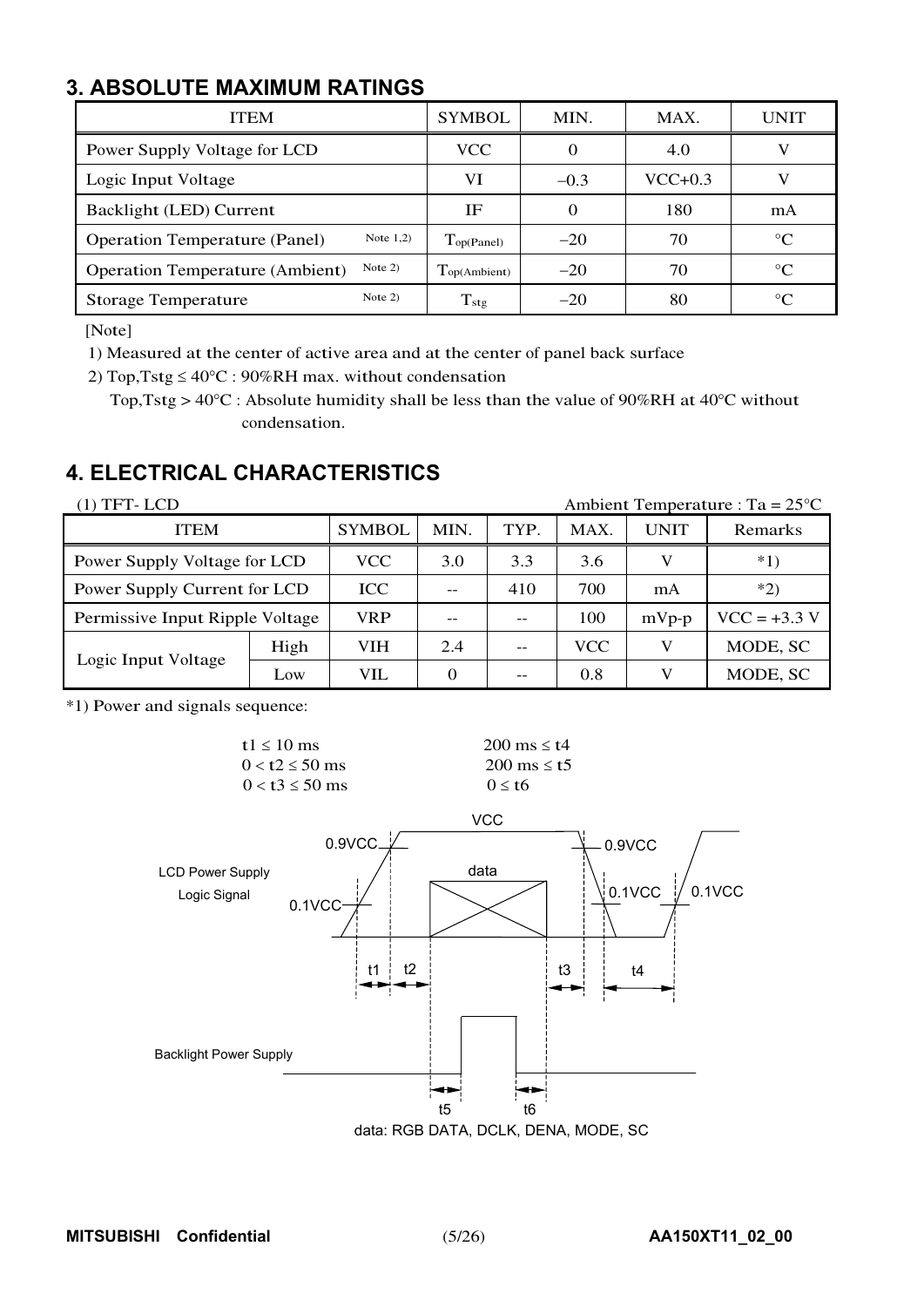VCC-dip conditions:

- 1) When  $2.6 \text{ V} \leq \text{VCC} < 3.0 \text{ V}$ , td  $\leq 10 \text{ ms}$
- 2) When  $VCC < 2.6$  V

VCC-dip conditions should also follow the power and signals sequence.



 $*2)$  VCC = +3.3 V, f<sub>H</sub> = 48.4 kHz, f<sub>V</sub> = 60 Hz, f<sub>CLK</sub> = 65 MHz

Display image at typical power supply current value is 256-gray-bar pattern (8 bit), 768 line mode.

#### \*3) Fuse

| Parameter | Fuse Type Name    | Supplier                  | Remark |
|-----------|-------------------|---------------------------|--------|
|           | <b>FHC16322AD</b> | Kamaya Electric Co., Ltd. | *`     |

\*) The power supply capacity should be designed to be more than the fusing current.

#### (2) Backlight

| <b>ITEM</b>        | <b>SYMBOL</b> | MIN.   | TYP. | MAX. | <b>UNIT</b> | Remarks                                                            |
|--------------------|---------------|--------|------|------|-------------|--------------------------------------------------------------------|
|                    |               |        | (24) | 30.5 | V           | IF = 100 mA, Ta = $25^{\circ}$ C                                   |
| <b>LED</b> Voltage | VF            |        |      | 31.6 | V           | $IF = 100 \text{ mA}$ , $Ta = 0^{\circ}C$                          |
|                    |               |        |      | 32.5 | V           | IF = 100 mA, Ta = $-20^{\circ}$ C                                  |
| <b>LED</b> Current | ΙF            |        | 100  | 110  | mA          | $*1, *3)$                                                          |
| LED Life Time      | <b>LT</b>     | 60,000 |      | $ -$ | h           | IF = 100 mA, Ta = $25^{\circ}$ C<br>*4), *5), Continuous operation |

[Note]

\*1) Constant Current Drive

\*2) The Voltage deviation between strings:  $|V_{fMAX} - V_{fMIN}| \le 2V$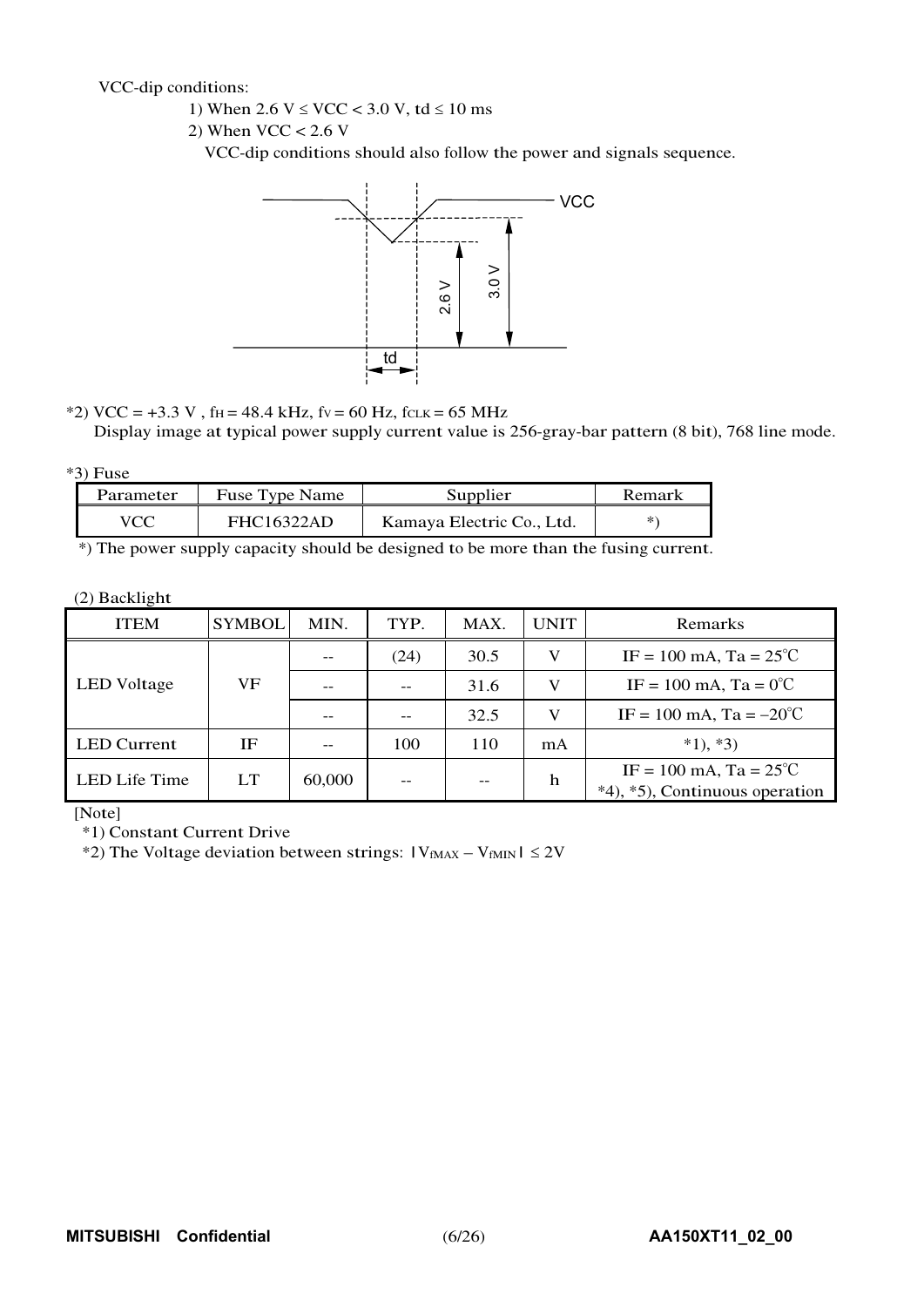### \*3) LED Current measurement method



\*4) LED life time is defined as the time when the brightness becomes 50% of the initial value.

\*5) The life time of the backlight depends on the ambient temperature. The life time will decrease under high temperature.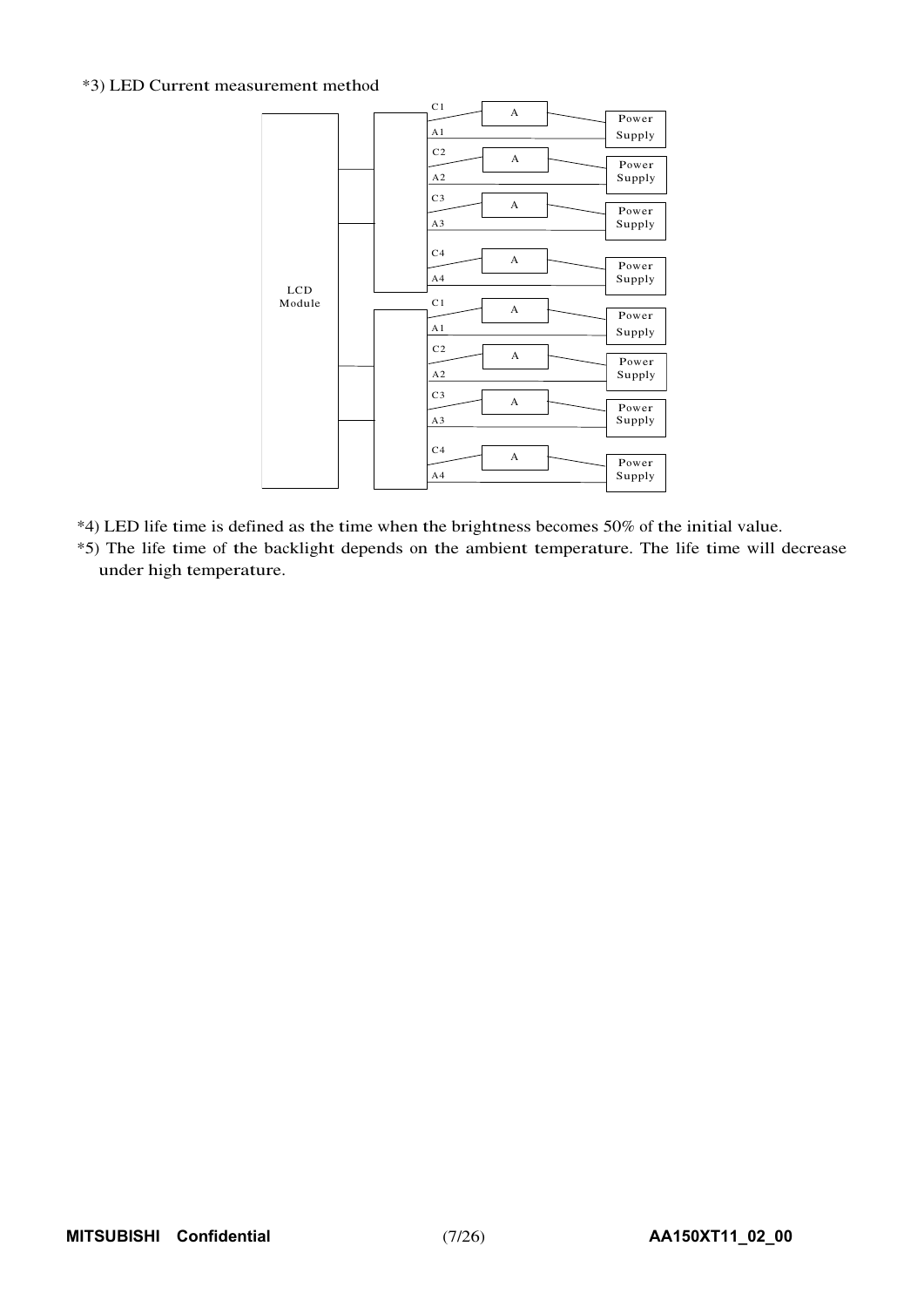# **5. INTERFACE PIN CONNECTION**

#### (1) CN 1(Interface Signal)

#### Used Connector: DF14H-20P-1.25H(56) (HIROSE)

Corresponding connector: DF14-20S-1.25C (HIROSE)

| Pin            | Symbol      |                                                                                                                      | Function(ISP 6 bit compatibility mode)                                                                               | Function(ISP 8 bit                   |
|----------------|-------------|----------------------------------------------------------------------------------------------------------------------|----------------------------------------------------------------------------------------------------------------------|--------------------------------------|
| No.            |             | 6 bit input                                                                                                          | 8 bit input                                                                                                          | compatibility mode)                  |
| $\mathbf{1}$   | <b>VCC</b>  |                                                                                                                      | +3.3 V Power supply                                                                                                  | $\leftarrow$                         |
| $\mathfrak{2}$ | <b>VCC</b>  |                                                                                                                      | +3.3 V Power supply                                                                                                  | $\leftarrow$                         |
| 3              | <b>GND</b>  |                                                                                                                      | <b>GND</b>                                                                                                           | $\leftarrow$                         |
| $\overline{4}$ | <b>GND</b>  |                                                                                                                      | <b>GND</b>                                                                                                           | $\leftarrow$                         |
| 5              | Link 0-     | R0, R1, R2, R3, R4, R5, G0                                                                                           | R <sub>2</sub> , R <sub>3</sub> , R <sub>4</sub> , R <sub>5</sub> , R <sub>6</sub> , R <sub>7</sub> , G <sub>2</sub> | R0, R1, R2, R3, R4, R5, G0           |
| 6              | Link $0+$   | R <sub>0</sub> , R <sub>1</sub> , R <sub>2</sub> , R <sub>3</sub> , R <sub>4</sub> , R <sub>5</sub> , G <sub>0</sub> | R <sub>2</sub> , R <sub>3</sub> , R <sub>4</sub> , R <sub>5</sub> , R <sub>6</sub> , R <sub>7</sub> , G <sub>2</sub> | R0, R1, R2, R3, R4, R5, G0           |
| 7              | <b>GND</b>  |                                                                                                                      | <b>GND</b>                                                                                                           | $\leftarrow$                         |
| 8              | Link $1-$   | G1, G2, G3, G4, G5, B0, B1                                                                                           | G3, G4, G5, G6, G7, B2, B3                                                                                           | G1, G2, G3, G4, G5, B0, B1           |
| 9              | $Link 1+$   | G1, G2, G3, G4, G5, B0, B1                                                                                           | G3, G4, G5, G6, G7, B2, B3                                                                                           | G1, G2, G3, G4, G5, B0, B1           |
| 10             | <b>GND</b>  |                                                                                                                      | <b>GND</b>                                                                                                           | $\leftarrow$                         |
| 11             | Link $2-$   | B2, B3, B4, B5, DENA                                                                                                 | B4, B5, B6, B7, DENA                                                                                                 | B2, B3, B4, B5, DENA                 |
| 12             | $Link 2+$   | B2, B3, B4, B5, DENA                                                                                                 | B4, B5, B6, B7, DENA                                                                                                 | B2, B3, B4, B5, DENA                 |
| 13             | <b>GND</b>  |                                                                                                                      | <b>GND</b>                                                                                                           | $\leftarrow$                         |
| 14             | CLKIN-      |                                                                                                                      | $Clock -$                                                                                                            | $\leftarrow$                         |
| 15             | CLKIN+      |                                                                                                                      | $Clock +$                                                                                                            | $\leftarrow$                         |
| 16             | <b>GND</b>  |                                                                                                                      | <b>GND</b>                                                                                                           | $\leftarrow$                         |
| 17             | $Link3-$    | See: $*2)$                                                                                                           | R0, R1, G0, G1, B0, B1                                                                                               | R6, R7, G6, G7, B6, B7               |
| 18             | $Link3+$    | See: $*2)$                                                                                                           | R0, R1, G0, G1, B0, B1                                                                                               | R6, R7, G6, G7, B6, B7               |
| 19             | <b>MODE</b> | $Low = ISP$                                                                                                          | 6 bit compatibility mode                                                                                             | High=ISP<br>8 bit compatibility mode |
| 20             | <b>SC</b>   |                                                                                                                      | Scan direction control ( $Low = Normal$ , $High = Reverse$ )                                                         | $\leftarrow$                         |

\*1) Metal frame is connected to signal GND.

\*2) Recommended wiring of Pin 17,18 (6 bit input)



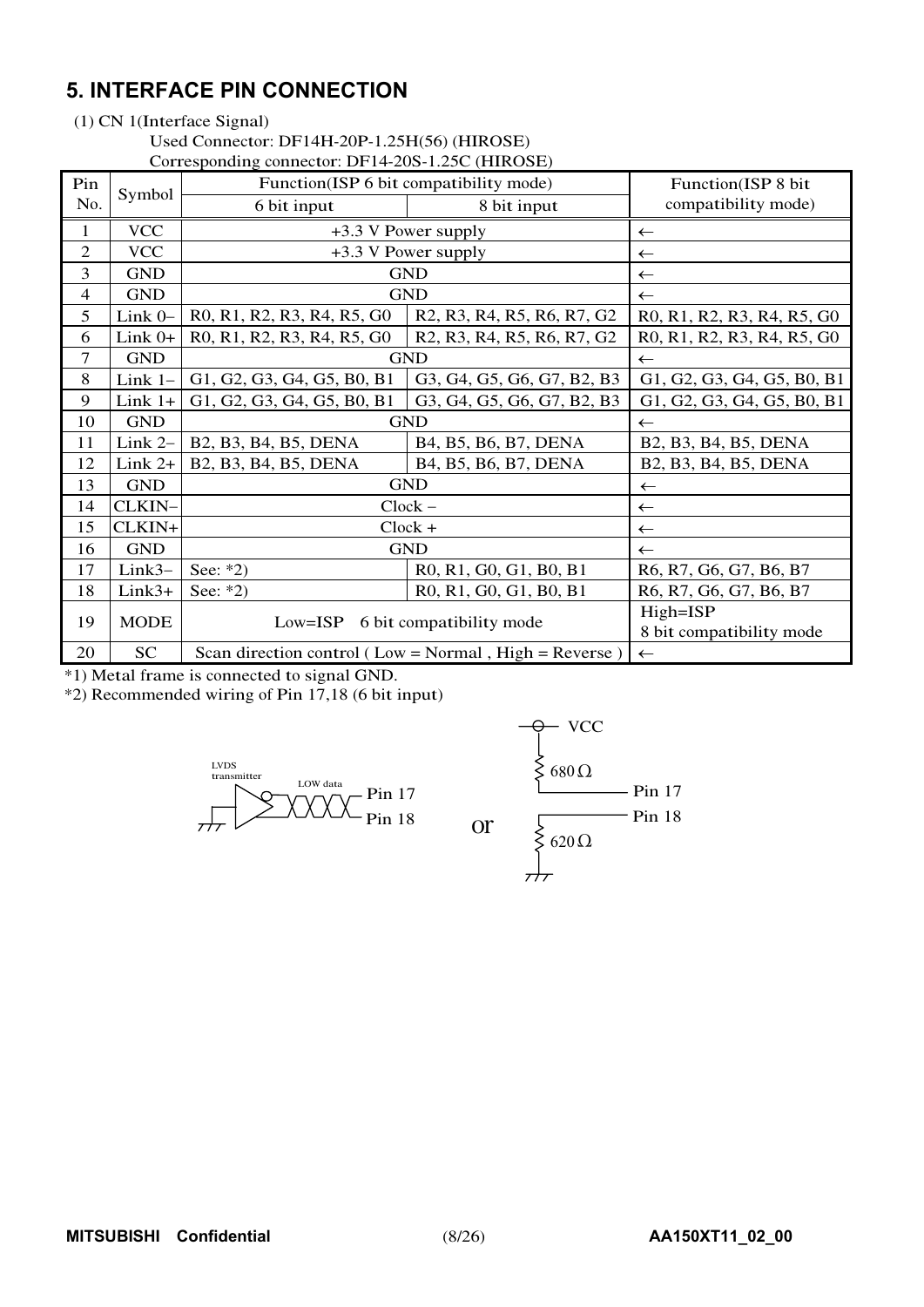## (2) CN 2, 3(Backlight)

| Pin No. | Symbol             | Function                 |
|---------|--------------------|--------------------------|
| 1       | NC                 | This pin should be open. |
| 2       | <b>NC</b>          | This pin should be open. |
| 3       | LED C <sub>1</sub> | LED cathode 1            |
| 4       | LEDA1              | LED anode 1              |
| 5       | LED A 2            | LED anode 2              |
| 6       | LEDC2              | LED cathode 2            |
| 7       | LED C 3            | LED cathode 3            |
| 8       | LED A 3            | LED anode 3              |
| 9       | LED A 4            | LED anode 4              |
| 10      | LEDC4              | LED cathode 4            |

Backlight-side connector: SM10B-SHLS-TF(LF)(SN) (JST) Corresponding connector: SHLP-10V-S-B (JST)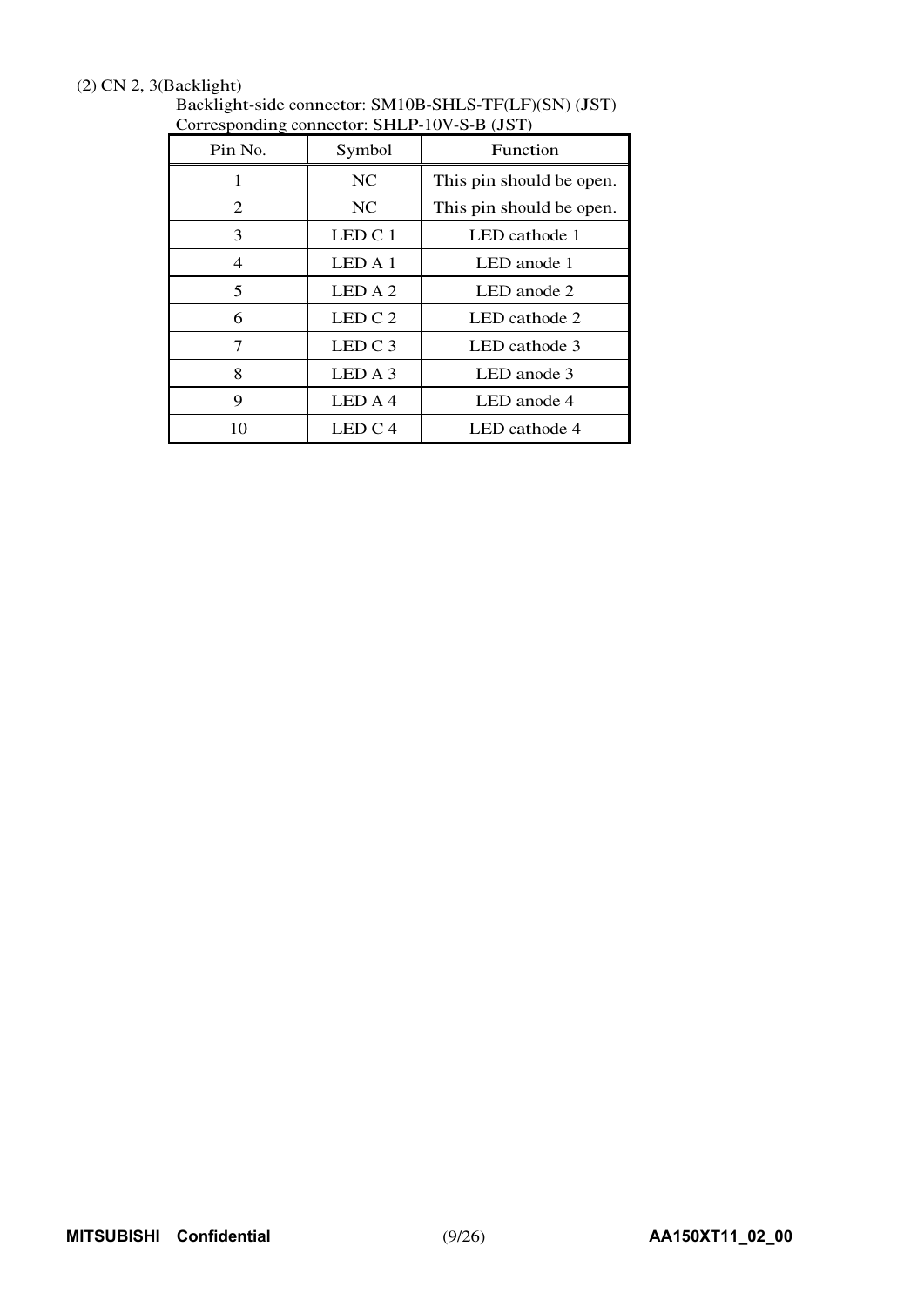#### (3) ISP data mapping

a. ISP 6 bit compatibility mode(6 bit input)



#### b. ISP 6 bit compatibility mode(8 bit input)



#### c. ISP 8 bit compatibility mode

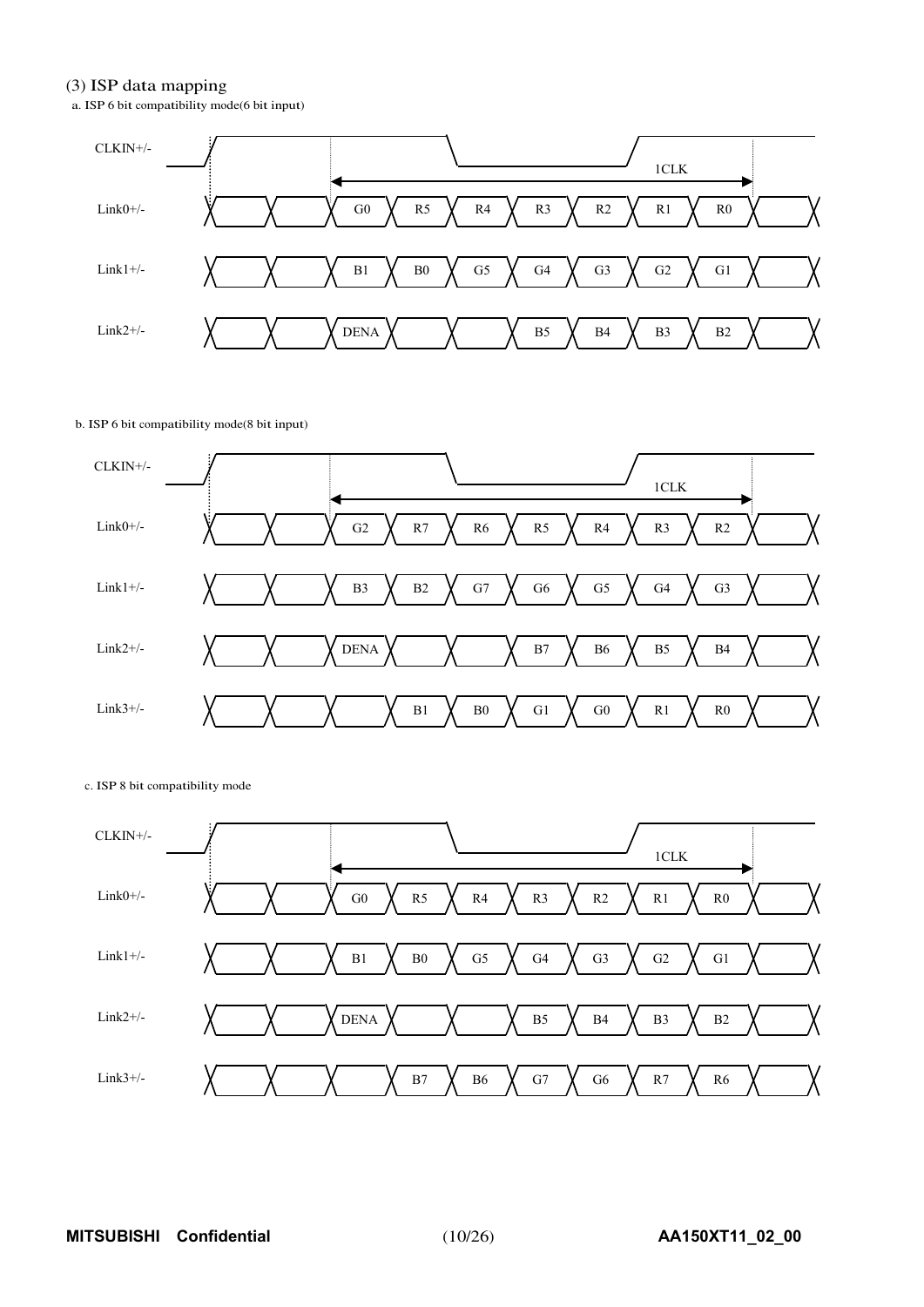# **6. INTERFACE TIMING**

## LVDS transmitter input signal

### (1) Timing Specifications

|             | <b>ITEM</b> |                      | <b>SYMBOL</b>           | MIN. | TYP. | MAX.              | <b>UNIT</b>  |
|-------------|-------------|----------------------|-------------------------|------|------|-------------------|--------------|
|             | Frequency   |                      | $f_{CLK}$               | 50   | 65   | 80                | <b>MHz</b>   |
| <b>DCLK</b> | Period      |                      | $t_{\text{CLK}}$        | 12.5 | 15.4 | 20                | $\mathbf{n}$ |
|             |             | <b>Active Time</b>   | <b>t</b> HA             | 1024 | 1024 | 1024              | <b>t</b> CLK |
|             |             | <b>Blanking Time</b> | <b>t</b> <sub>HB</sub>  | 20   | 320  | $\qquad \qquad -$ | <b>t</b> CLK |
|             | Horizontal  | Frequency            | fн                      | 42.4 | 48.4 | 60                | kHz          |
|             |             | Period               | tн                      | 16.6 | 20.7 | 23.6              | $\mu$ s      |
| <b>DENA</b> |             | <b>Active Time</b>   | <b>t</b> v <sub>A</sub> | 768  | 768  | 768               | th           |
|             | Vertical    | <b>Blanking Time</b> | <b>t</b> <sub>VB</sub>  | 3    | 38   | $\qquad \qquad -$ | th           |
|             |             | Frequency            | fy                      | 55   | 60   | 75                | Hz           |
|             |             | Period               | tv                      | 13.3 | 16.7 | 18.2              | ms           |

[Note]

1) DENA (Data Enable) shall always be positive polarity as shown in the timing specification.

2) DCLK shall appear during all invalid period.

3) LVDS timing follows the timing specifications of LVDS receiver IC: THC63LVDF84B(Thine).

4) In case of blanking time fluctuation, please satisfy following condition.  $t_{VBn}$  >  $t_{VBn-1}$  - 3( $t_{H}$ )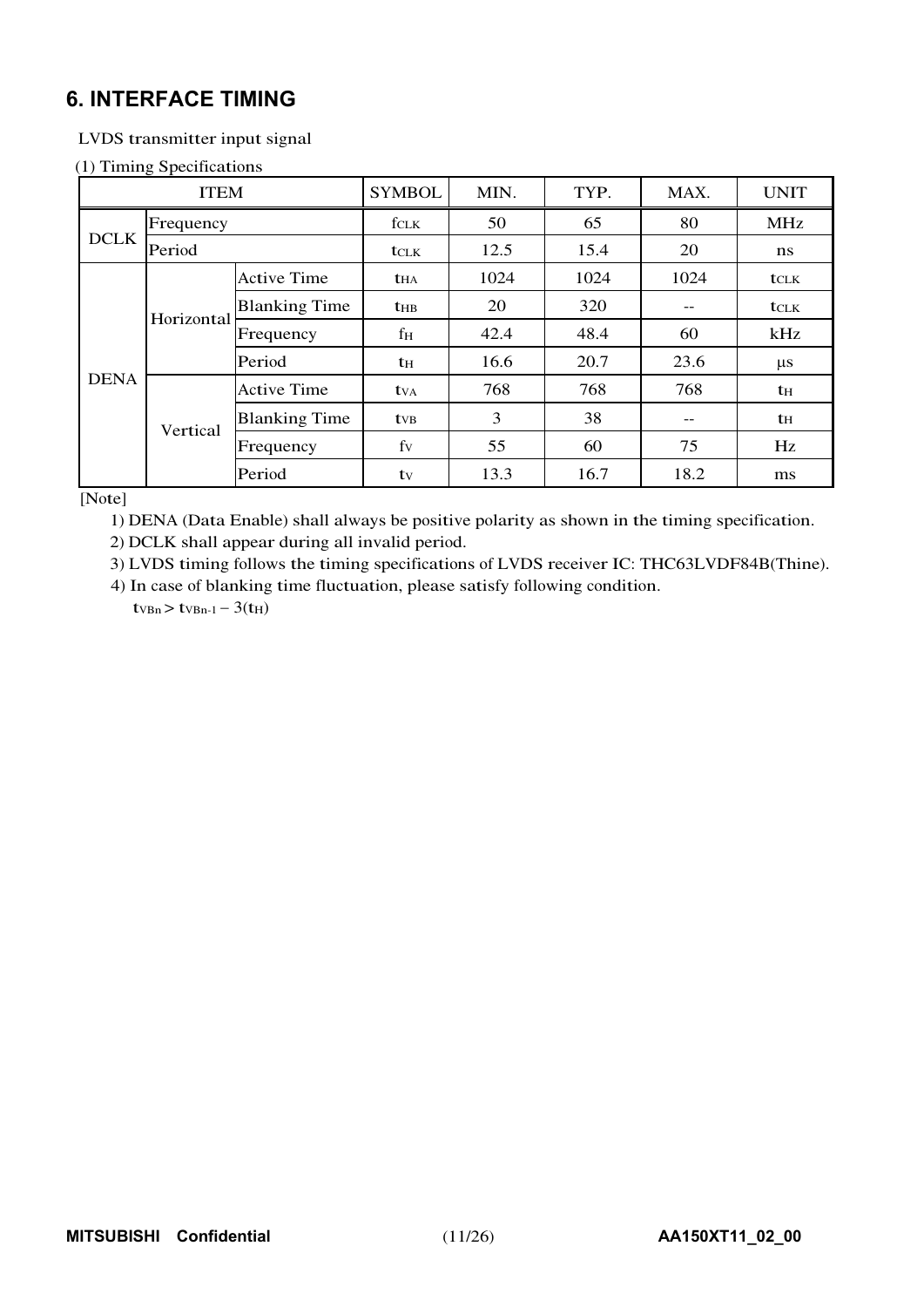## (2) Timing Chart

a. Horizontal Timing Chart



## b. Vertical Timing Chart

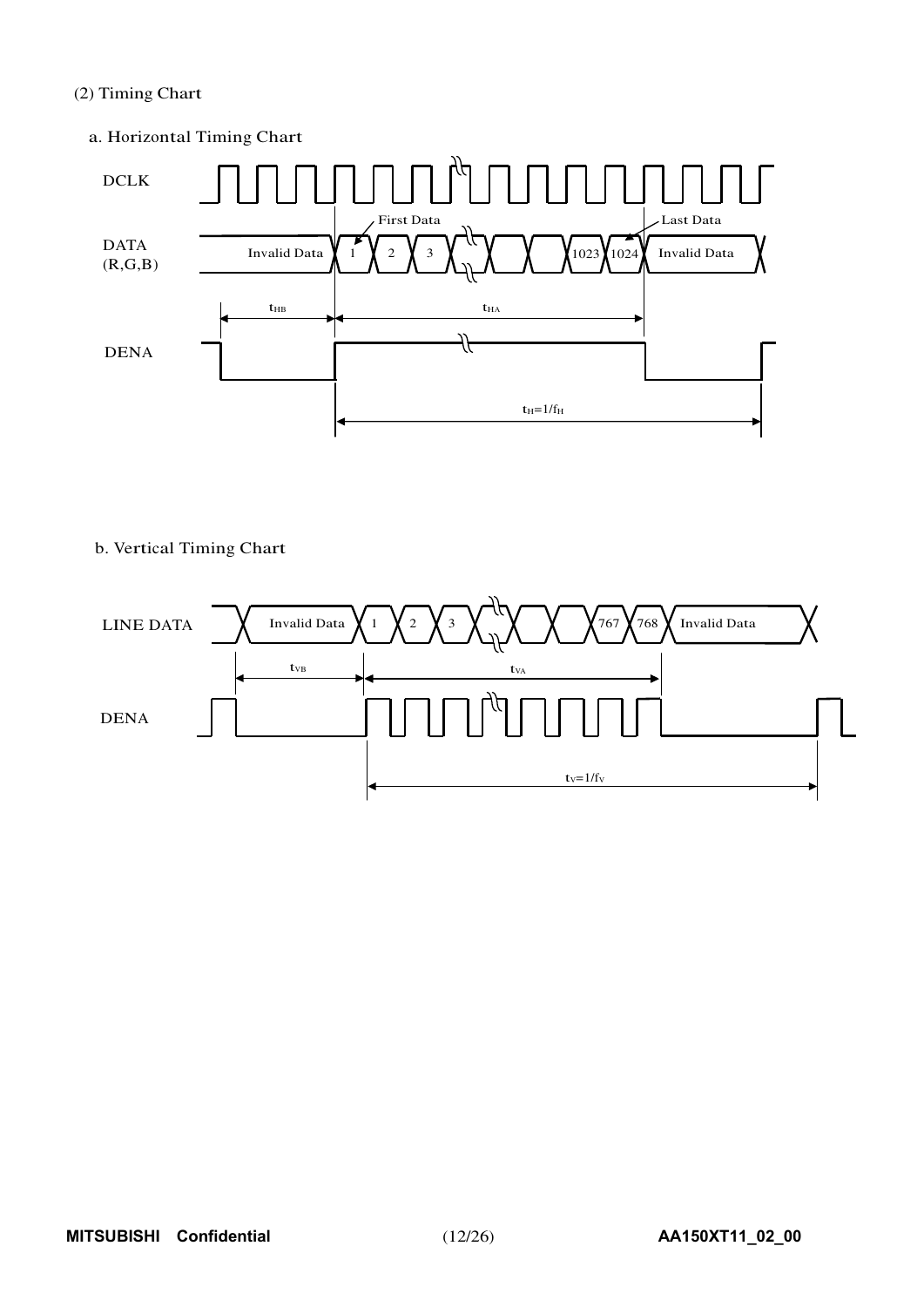# (3) Color Data Assignment

## a. 6 bit input

|              |                |                  | <b>INPUT DATA</b><br><b>G DATA</b><br>R DATA<br><b>B DATA</b> |                                   |                                                      |                  |                    |                  |                       |                   |                                   |                                 |                  |                  |                       |                                              |                        |                  |                        |
|--------------|----------------|------------------|---------------------------------------------------------------|-----------------------------------|------------------------------------------------------|------------------|--------------------|------------------|-----------------------|-------------------|-----------------------------------|---------------------------------|------------------|------------------|-----------------------|----------------------------------------------|------------------------|------------------|------------------------|
| <b>COLOR</b> |                |                  |                                                               |                                   |                                                      |                  |                    |                  |                       |                   |                                   |                                 |                  |                  |                       |                                              |                        |                  |                        |
|              |                |                  |                                                               |                                   | $R5$ $R4$ $R3$ $R2$ $R1$                             |                  | R <sub>0</sub>     |                  |                       |                   |                                   | G5   G4   G3   G2   G1   G0     |                  |                  |                       |                                              | B5   B4   B3   B2   B1 |                  | $\overline{B}$ BO      |
|              |                | MSB              |                                                               |                                   |                                                      |                  | LSB                | <b>MSB</b>       |                       |                   |                                   |                                 | LSB              | <b>MSB</b>       |                       |                                              |                        |                  | ELSB                   |
| <b>BLACK</b> |                | $\mathbf{0}$     | $\frac{1}{2}$ 0                                               | $\boldsymbol{0}$                  | $\mathbf{0}$                                         | $\mathbf{0}$     | $\mathbf{0}$       | $\boldsymbol{0}$ | $\boldsymbol{0}$      | $\boldsymbol{0}$  | $\boldsymbol{0}$                  | $\mathbf{0}$                    | $\boldsymbol{0}$ | $\boldsymbol{0}$ | $\boldsymbol{0}$<br>÷ | $\boldsymbol{0}$                             | $\boldsymbol{0}$       | $\boldsymbol{0}$ | $\overline{0}$         |
|              |                |                  |                                                               |                                   |                                                      |                  |                    |                  |                       |                   |                                   |                                 |                  |                  |                       |                                              |                        |                  |                        |
|              | RED(63)        | $\mathbf{1}$     | -1                                                            | $\mathbf{1}$                      | $\mathbf{1}$                                         | $\mathbf{1}$     | $\mathbf{1}$       | $\boldsymbol{0}$ | $\boldsymbol{0}$      | $\boldsymbol{0}$  | $\boldsymbol{0}$                  | $\boldsymbol{0}$                | $\boldsymbol{0}$ | $\boldsymbol{0}$ | $\boldsymbol{0}$      | $\mathbf{0}$                                 | $\boldsymbol{0}$       | $\boldsymbol{0}$ | $\boldsymbol{0}$       |
|              | GREEN(63)      | $\boldsymbol{0}$ | $\boldsymbol{0}$                                              | $\boldsymbol{0}$                  | $\boldsymbol{0}$                                     | $\boldsymbol{0}$ | $\boldsymbol{0}$   | $\mathbf{1}$     | $\mathbf{1}$          | $\mathbf{1}$      | $\mathbf{1}$                      | 1                               | $\mathbf{1}$     | $\boldsymbol{0}$ | $\boldsymbol{0}$      | $\boldsymbol{0}$                             | $\boldsymbol{0}$       | $\boldsymbol{0}$ | $\boldsymbol{0}$       |
| <b>BASIC</b> | BLUE(63)       | $\overline{0}$   | $\boldsymbol{0}$                                              | $\boldsymbol{0}$                  | $\boldsymbol{0}$                                     | $\boldsymbol{0}$ | $\boldsymbol{0}$   | $\boldsymbol{0}$ | $\boldsymbol{0}$      | $\boldsymbol{0}$  | $\boldsymbol{0}$                  | $\boldsymbol{0}$                | $\boldsymbol{0}$ | 1                | $\mathbf{1}$          | $\mathbf{1}$                                 | 1                      | $\mathbf{1}$     | $\mathbf{1}$           |
| <b>COLOR</b> | <b>CYAN</b>    | $\boldsymbol{0}$ | $\boldsymbol{0}$                                              | $\boldsymbol{0}$                  | $\boldsymbol{0}$                                     | $\mathbf{0}$     | $\boldsymbol{0}$   | $\mathbf{1}$     | $\mathbf{1}$          | $\mathbf{1}$      | $\mathbf{1}$                      | $\mathbf{1}$                    | $\mathbf{1}$     | $\mathbf{1}$     | $\mathbf{1}$          | $\mathbf{1}$                                 | $\mathbf{1}$           | -1               | -1                     |
|              | <b>MAGENTA</b> | $\mathbf{1}$     | $\mathbf{1}$                                                  | $\mathbf{1}$                      | $\mathbf{1}$                                         | $\mathbf{1}$     | $\mathbf{1}$       | $\boldsymbol{0}$ | $\boldsymbol{0}$      | $\boldsymbol{0}$  | $\boldsymbol{0}$                  | $\boldsymbol{0}$                | $\boldsymbol{0}$ | $\mathbf{1}$     | $\mathbf{1}$          | $\mathbf{1}$                                 | $\mathbf{1}$           | $\mathbf{1}$     | $\mathbf{1}$           |
|              | <b>YELLOW</b>  | 1                | $\mathbf{1}$                                                  | $\mathbf{1}$                      | $\mathbf{1}$                                         | 1                | $\mathbf{1}$       | $\mathbf{1}$     | $\mathbf{1}$          | $\mathbf{1}$      | $\mathbf{1}$                      | $\mathbf{1}$                    | $\mathbf{1}$     | $\boldsymbol{0}$ | $\boldsymbol{0}$      | $\boldsymbol{0}$                             | $\mathbf{0}$           | $\mathbf{0}$     | $\boldsymbol{0}$       |
|              | <b>WHITE</b>   | 1                | -1                                                            | $\mathbf{1}$                      | 1                                                    | ÷<br>-1          | $\mathbf{1}$<br>÷  | 1                | $\mathbf{1}$          | ÷<br>$\mathbf{1}$ | -1                                | ÷<br>$\mathbf{1}$               | -1               | 1                | $\mathbf{1}$          | ÷<br>-1                                      | $\mathbf{1}$           | -1               | $\pm$ 1                |
|              | RED(1)         | $\overline{0}$   | $\boldsymbol{0}$                                              | $\mathbf{0}$                      | $\boldsymbol{0}$<br>Ē.                               | $\boldsymbol{0}$ | $\mathbf{1}$       | $\boldsymbol{0}$ | $\boldsymbol{0}$      | $\boldsymbol{0}$  | $\mathbf{0}$                      | $\boldsymbol{0}$                | $\boldsymbol{0}$ | $\boldsymbol{0}$ | $\boldsymbol{0}$<br>ŧ | $\mathbf{0}$                                 | $\boldsymbol{0}$       | $\boldsymbol{0}$ | $\boldsymbol{0}$<br>÷. |
|              | RED(2)         | $\overline{0}$   | $\mathbf{0}$                                                  | $\boldsymbol{0}$                  | $\boldsymbol{0}$                                     | $\mathbf{1}$     | $\mathbf{0}$       | $\boldsymbol{0}$ | $\boldsymbol{0}$      | $\boldsymbol{0}$  | $\boldsymbol{0}$                  | $\boldsymbol{0}$                | $\mathbf{0}$     | $\boldsymbol{0}$ | $\boldsymbol{0}$<br>ŧ | $\boldsymbol{0}$                             | $\boldsymbol{0}$<br>Ē  | $\boldsymbol{0}$ | $\overline{0}$         |
|              |                |                  |                                                               |                                   |                                                      |                  |                    |                  |                       |                   |                                   |                                 |                  |                  |                       |                                              |                        |                  |                        |
| <b>RED</b>   |                |                  |                                                               |                                   |                                                      |                  |                    |                  |                       |                   |                                   |                                 |                  |                  |                       |                                              |                        |                  |                        |
|              | RED(62)        | -1               | $\frac{1}{2}$                                                 | $\frac{1}{2}$                     | $\mathbf{1}$                                         | $\mathbf{1}$     | $\boldsymbol{0}$   | $\boldsymbol{0}$ | $\boldsymbol{0}$      | $\boldsymbol{0}$  | $\boldsymbol{0}$                  | $\mathbf{0}$                    | $\boldsymbol{0}$ | $\mathbf{0}$     | $\boldsymbol{0}$      | $\boldsymbol{0}$                             | $\boldsymbol{0}$       | $\boldsymbol{0}$ | $\overline{0}$         |
|              | RED(63)        | 1                | -1                                                            | 1                                 | 1                                                    | 1                | $\mathbf{1}$<br>ŧ. | $\boldsymbol{0}$ | $\boldsymbol{0}$<br>ŧ | $\mathbf{0}$<br>ŧ | $\boldsymbol{0}$                  | $\mathbf{0}$<br>Ŧ.              | $\boldsymbol{0}$ | $\theta$         | $\boldsymbol{0}$      | $\boldsymbol{0}$                             | $\boldsymbol{0}$       | $\boldsymbol{0}$ | $\boldsymbol{0}$       |
|              | GREEN(1)       | $\mathbf{0}$     | $\mathbf{0}$                                                  | $\boldsymbol{0}$                  | $\boldsymbol{0}$                                     | $\mathbf{0}$     | $\boldsymbol{0}$   | $\boldsymbol{0}$ | $\boldsymbol{0}$      | $\mathbf{0}$      | $\mathbf 0$                       | $\mathbf{0}$                    | $\mathbf{1}$     | $\theta$         | $\boldsymbol{0}$      | $\mathbf{0}$                                 | $\boldsymbol{0}$       | $\boldsymbol{0}$ | $\theta$               |
|              | GREEN(2)       | $\Omega$         | $\mathbf{0}$                                                  | $\mathbf{0}$                      | $\boldsymbol{0}$                                     | $\mathbf{0}$     | $\boldsymbol{0}$   | $\mathbf{0}$     | $\boldsymbol{0}$      | $\boldsymbol{0}$  | $\mathbf{0}$                      | 1                               | $\mathbf{0}$     | $\mathbf{0}$     | $\boldsymbol{0}$      | $\mathbf{0}$                                 | $\mathbf{0}$           | $\overline{0}$   | $\boldsymbol{0}$       |
|              |                |                  |                                                               |                                   |                                                      |                  |                    |                  |                       |                   |                                   |                                 |                  |                  |                       |                                              |                        |                  |                        |
| <b>GREEN</b> |                |                  |                                                               |                                   |                                                      |                  |                    |                  |                       |                   |                                   |                                 |                  |                  |                       |                                              |                        |                  |                        |
|              | GREEN(62)      | $\boldsymbol{0}$ | $\boldsymbol{0}$                                              | $\boldsymbol{0}$                  | $\boldsymbol{0}$                                     | $\boldsymbol{0}$ | $\boldsymbol{0}$   | $\mathbf{1}$     | $\mathbf{1}$          | $\mathbf{1}$      | 1                                 | $\mathbf{1}$                    | $\boldsymbol{0}$ | $\boldsymbol{0}$ | $\boldsymbol{0}$<br>÷ | $\boldsymbol{0}$                             | $\mathbf{0}$           | $\boldsymbol{0}$ | $\overline{0}$         |
|              | GREEN(63)      | $\mathbf{0}$     | $\boldsymbol{0}$                                              | $\boldsymbol{0}$                  | $\boldsymbol{0}$                                     | $\boldsymbol{0}$ | $\mathbf{0}$       | 1                | 1                     | 1                 | -1                                | 1                               | 1                | $\boldsymbol{0}$ | $\boldsymbol{0}$      | $\boldsymbol{0}$                             | $\boldsymbol{0}$       | $\mathbf{0}$     | $\boldsymbol{0}$       |
|              |                |                  |                                                               |                                   |                                                      |                  |                    |                  |                       |                   |                                   |                                 |                  |                  |                       |                                              |                        |                  |                        |
|              | BLUE(1)        | $\boldsymbol{0}$ | $\begin{array}{c} 0 \\ 0 \end{array}$                         | $\boldsymbol{0}$                  | $\bf{0}$<br>Ĩ.                                       | $\boldsymbol{0}$ | $\boldsymbol{0}$   | $\boldsymbol{0}$ | $\boldsymbol{0}$      | $\boldsymbol{0}$  | $\boldsymbol{0}$                  | $\boldsymbol{0}$                | $\boldsymbol{0}$ | $\boldsymbol{0}$ | $\boldsymbol{0}$      | $\boldsymbol{0}$                             | $\boldsymbol{0}$       | $\boldsymbol{0}$ | $\mathbf{1}$           |
|              | BLUE(2)        |                  | $0 \nvert 0$                                                  | $\begin{bmatrix} 0 \end{bmatrix}$ | $\left  \begin{array}{c} 0 \\ 0 \end{array} \right $ | $\mathbf{0}$     | $\mathbf{0}$       | $\overline{0}$   | $\mathbf{0}$          | $\mathbf{0}$      | $\begin{bmatrix} 0 \end{bmatrix}$ | 0 <sup>3</sup>                  | $\mathbf{0}$     | $\overline{0}$   | $\mathbf{0}$<br>ŧ.    | $\begin{matrix} 1 & 0 \\ 0 & 0 \end{matrix}$ | $\mathbf{0}$           | $\mathbf{1}$     | $\boldsymbol{0}$       |
| <b>BLUE</b>  |                |                  |                                                               |                                   |                                                      |                  |                    |                  |                       |                   |                                   |                                 |                  |                  |                       |                                              |                        |                  |                        |
|              |                |                  |                                                               |                                   |                                                      |                  |                    |                  |                       |                   |                                   |                                 |                  |                  |                       |                                              |                        |                  |                        |
|              | BLUE(62)       |                  | $0 \quad 0 \quad 0$                                           |                                   | $\left  \begin{array}{c} 0 \\ 0 \end{array} \right $ |                  |                    |                  | $0 \mid 0 \mid 0$     |                   |                                   |                                 |                  | $\frac{1}{2}$    | $\frac{1}{2}$ 1       | $\vert 1 \vert 1$                            |                        | $1 \quad 0$      |                        |
|              | BLUE(63)       |                  |                                                               |                                   | $0 \mid 0 \mid 0 \mid 0 \mid 0$                      |                  |                    |                  |                       |                   |                                   | $0 \mid 0 \mid 0 \mid 0 \mid 0$ | $\overline{0}$   |                  | $\mathbf{1}$          | $\overline{1}$                               |                        | $\overline{1}$   | $\mathbf{1}$           |

[Note]

1) Definition of gray scale

Color (n) --- n indicates gray scale level.

Higher n means brighter level.

2) Data

1:High, 0: Low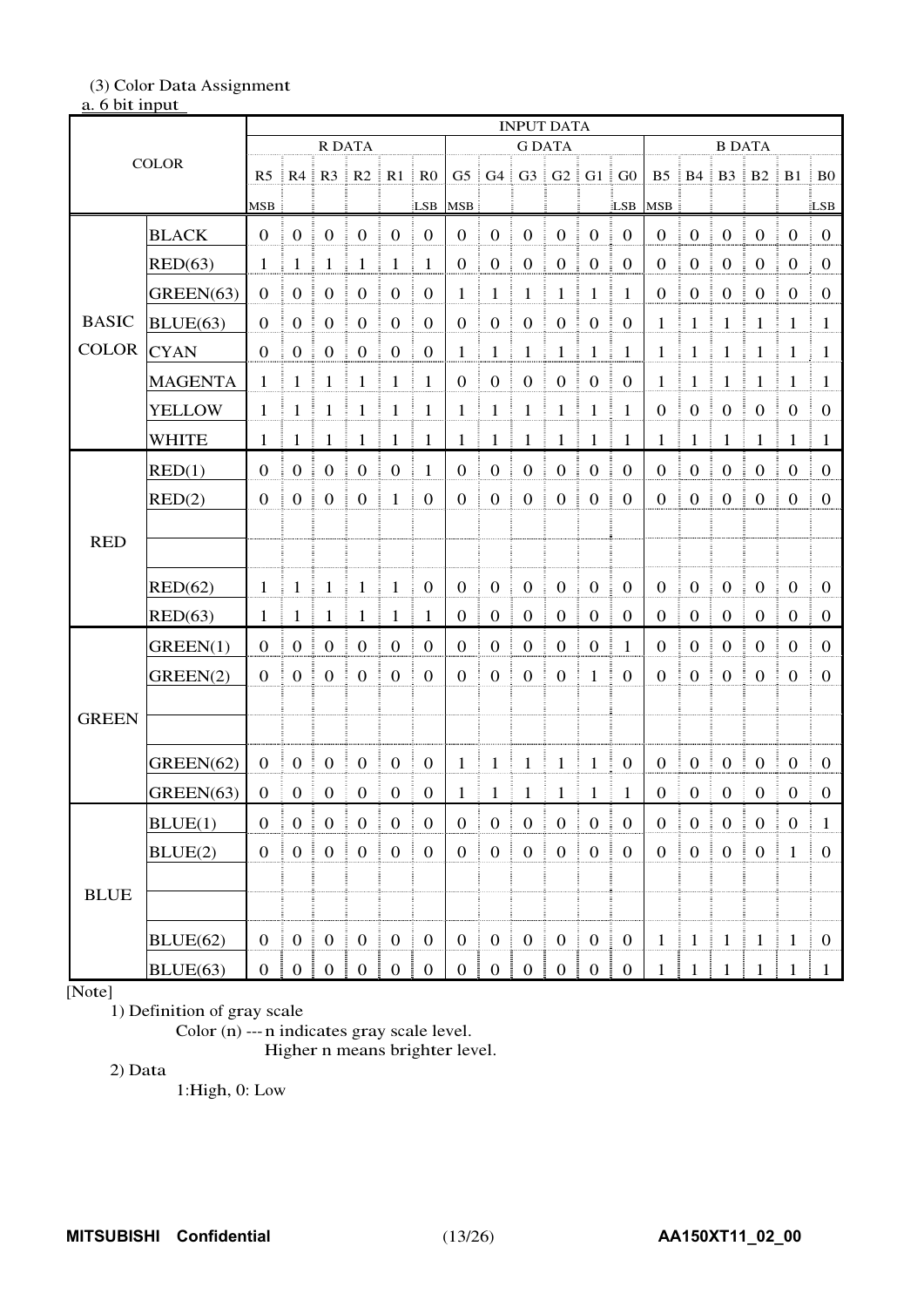## b. 8 bit input

|              |                   |            |              |               |                                 |                                           |       |         |                           |                           |                |                     | <b>INPUT DATA</b>                         |                                        |                                                  |                     |                                    |              |                                               |                 |                                                |         |                   |                |                                    |
|--------------|-------------------|------------|--------------|---------------|---------------------------------|-------------------------------------------|-------|---------|---------------------------|---------------------------|----------------|---------------------|-------------------------------------------|----------------------------------------|--------------------------------------------------|---------------------|------------------------------------|--------------|-----------------------------------------------|-----------------|------------------------------------------------|---------|-------------------|----------------|------------------------------------|
|              | <b>COLOR</b>      |            |              |               | <b>R DATA</b>                   |                                           |       |         |                           |                           |                |                     | <b>G DATA</b>                             |                                        |                                                  |                     |                                    |              |                                               |                 | <b>B DATA</b>                                  |         |                   |                |                                    |
|              |                   | R7         |              |               |                                 |                                           |       |         | $R6$ R5 R4 R3 R2 R1 R0    | G7                        |                |                     |                                           |                                        |                                                  |                     | $G6$ $G5$ $G4$ $G3$ $G2$ $G1$ $G0$ | <b>B7</b>    |                                               |                 |                                                |         |                   |                | $B6$ $B5$ $B4$ $B3$ $B2$ $B1$ $B0$ |
|              |                   | <b>MSB</b> |              |               |                                 |                                           |       |         |                           | LSB MSB                   |                |                     |                                           |                                        |                                                  |                     |                                    | LSB MSB      |                                               |                 |                                                |         |                   |                | <b>LSB</b>                         |
|              | <b>BLACK</b>      | $\Omega$   |              |               | 0:0:0:0:0:0                     |                                           |       |         | $\Omega$<br>ŧ.            | $\Omega$                  |                | 0:0:0               |                                           |                                        | 0.01010                                          |                     | $\Omega$                           | $\Omega$     |                                               |                 | 0:0:0:0:0:0                                    |         |                   |                | $\Omega$                           |
|              | RED(255)          | 1          | 1<br>÷       | 1             | $\pm 1$<br>÷                    | $1 \nmid 1$                               |       | 1<br>ŧ. | 1                         | 0                         | 0 <sub>1</sub> | $\overline{0}$<br>š | $\theta$                                  | 0 <sub>1</sub><br>÷                    | $\boldsymbol{0}$                                 | $\frac{1}{2}$ 0     | 0                                  | 0            | $\overline{0}$                                | $\theta$        | $\begin{bmatrix} 0 \\ 0 \end{bmatrix}$         |         | ÷                 | 0 <sub>1</sub> | $\Omega$                           |
|              | <b>GREEN(255)</b> | $\Omega$   |              |               | $0 \mid 0 \mid 0 \mid 0 \mid 0$ |                                           |       |         | ŧ.<br>$\theta$            | 1                         | 1:             | 1                   | 1                                         | $\mathbf{1}$                           | 1                                                | $\pm 1$             | 1                                  | 0            |                                               |                 | 0   0   0   0   0                              |         |                   |                | $\Omega$                           |
| <b>BASIC</b> | <b>BLUE(255)</b>  | $\theta$   |              |               | 0   0   0   0   0               |                                           |       |         | $\Omega$                  | 0                         | 0 <sup>1</sup> |                     | $\vdots$ $0$                              | $\begin{bmatrix} 0 \\ 0 \end{bmatrix}$ |                                                  | $\frac{1}{2}$ 0     | 0                                  | 1            | 1                                             | 1               | $\frac{1}{2}$                                  | $\pm 1$ | $\pm 1 \pm 1$     |                | 1                                  |
| <b>COLOR</b> | <b>CYAN</b>       | $\Omega$   |              |               | 0:0:0:                          |                                           | 0:0:0 |         | 0                         | 1                         | 1              | -1                  | 1                                         | 1                                      | -1                                               | $\pm 1$             | 1                                  | 1            | 1                                             | 1               | ŧ.<br>1                                        | $\pm 1$ | ÷                 | 1:1            | 1                                  |
|              | <b>MAGENTA</b>    | 1          | 1            | $\pm 1$       | $\pm 1$<br>÷                    | 1:                                        | -1    | $\pm 1$ | 1                         | 0                         | 0 <sup>1</sup> |                     | $\theta$<br>Ŧ.                            | 0 <sup>1</sup><br>÷                    | $\theta$                                         | $\pm 0$             | $\theta$                           | 1            | 1                                             | 1               | $\pm 1$                                        | $\pm 1$ | $1 \nvert 1$<br>÷ |                | 1                                  |
|              | YELLOW            | 1          | $\mathbf{1}$ | $\pm 1 \pm 1$ | ÷                               | $1 \nmid 1$                               |       | $\pm 1$ | 1                         | 1                         | 1              | 1                   | 1<br>ŧ                                    | $\mathbf{1}$<br>÷                      | -1                                               | $\pm 1$             | 1                                  | 0            | $\overline{0}$                                |                 | 0:0:0:                                         |         |                   | $0 \mid 0$     | $\theta$                           |
|              | WHITE             | 1          | $\mathbf{1}$ | ÷             | $1 \mid 1$                      | 1 1 1                                     |       |         | $\mathbf 1$<br>Ξ          | $\mathbf{1}$              | 1 <sup>1</sup> | $\mathbf{1}$        | 1 <sup>1</sup><br>÷.                      | 1 <sup>1</sup>                         | $\mathbf{1}$                                     | 1 <sup>1</sup><br>÷ | $\mathbf{1}$                       | 1            | 1                                             | ŧ.              | 1 1 1                                          |         | 1 1               |                | 1                                  |
|              | RED(1)            | $\Omega$   |              |               | 0   0   0   0   0   0           |                                           |       |         | 1                         | $\Omega$                  |                | 0:0                 |                                           |                                        | 000000                                           |                     | $\Omega$<br>Ē                      | 0            |                                               |                 | 0   0   0   0   0 0                            |         |                   |                | $\Omega$                           |
|              | RED(2)            | $\Omega$   |              |               | 0:0:0:0:0:1                     |                                           |       |         | $\Omega$                  | $\Omega$                  |                | 0:0                 | $\pm 0$                                   | 0.010                                  |                                                  | $\pm 0$             | $\Omega$                           | $\Omega$     |                                               |                 | 0   0   0   0   0   0                          |         |                   |                | $\Omega$                           |
|              |                   |            |              |               |                                 |                                           |       |         |                           |                           |                |                     |                                           |                                        |                                                  |                     |                                    |              |                                               |                 |                                                |         |                   |                |                                    |
| <b>RED</b>   |                   |            |              |               |                                 |                                           |       |         |                           |                           |                |                     |                                           |                                        |                                                  |                     |                                    |              |                                               |                 |                                                |         |                   |                |                                    |
|              |                   |            |              |               |                                 |                                           |       |         |                           |                           |                |                     |                                           |                                        |                                                  |                     |                                    |              |                                               |                 |                                                |         |                   |                |                                    |
|              | RED(255)          | 1          |              |               | 1 1 1 1 1 1 1                   |                                           |       |         | Ŧ<br>1                    | $\boldsymbol{0}$          |                |                     |                                           |                                        | $0 \nvert 0 \nvert 0 \nvert 0 \nvert 0 \nvert 0$ |                     | ÷<br>$\mathbf{0}$                  | $\Omega$     | ÷                                             |                 |                                                |         |                   | 0 0 0 0 0 0 0  | $\Omega$                           |
|              | GREEN(1)          | $\Omega$   |              |               | 0 0 0 0 0 0 0 0                 |                                           |       |         | $\theta$                  | 0                         | 0 <sup>1</sup> |                     | $\frac{1}{2}$ 0                           | $\mathbf{0}$                           | 0:0<br>÷                                         |                     | 1                                  | $\theta$     |                                               | 0 <sup>10</sup> | $\begin{bmatrix} 0 & 0 \\ 0 & 0 \end{bmatrix}$ |         |                   | 0 <sup>1</sup> | $\theta$                           |
|              | GREEN(2)          | $\theta$   |              |               | 0:0:0:0:0:0                     |                                           |       |         | $\Omega$                  | $\Omega$                  |                | 0 <sup>1</sup>      |                                           |                                        | $\begin{bmatrix} 0 & 0 & 0 & 1 \end{bmatrix}$    |                     | $\Omega$                           | $\Omega$     |                                               |                 | 0:0:0:0:0:0                                    |         |                   |                | $\Omega$                           |
|              |                   |            |              |               |                                 |                                           |       |         |                           |                           |                |                     |                                           |                                        |                                                  |                     |                                    |              |                                               |                 |                                                |         |                   |                |                                    |
| <b>GREEN</b> |                   |            |              |               |                                 |                                           |       |         |                           |                           |                |                     |                                           |                                        |                                                  |                     |                                    |              |                                               |                 |                                                |         |                   |                |                                    |
|              |                   |            |              |               |                                 |                                           |       |         |                           |                           |                |                     |                                           |                                        |                                                  |                     |                                    |              |                                               |                 |                                                |         |                   |                |                                    |
|              | <b>GREEN(255)</b> | $\theta$   |              |               | 0 0 0 0 0 0 0                   |                                           |       |         | $\theta$<br>÷             | $\mathbf{1}$              | $1 \nmid 1$    |                     |                                           |                                        | 111111                                           |                     | 1                                  | $\mathbf{0}$ |                                               |                 |                                                |         |                   | 0 0 0 0 0 0 0  | $\bf{0}$                           |
|              | BLUE(1)           | $\Omega$   |              | 0:0:0         |                                 | $\begin{bmatrix} 0 & 0 & 0 \end{bmatrix}$ |       |         | $\Omega$                  | $\Omega$                  | 0:0            |                     | $\frac{1}{2}$ 0                           | $\overline{0}$<br>÷                    | $\Omega$<br>÷                                    | $\ddot{0}$          | $\Omega$                           | $\Omega$     |                                               | 0 <sup>1</sup>  | 0.000000                                       |         |                   |                | 1                                  |
|              | BLUE(2)           | $\Omega$   |              |               | 0   0   0   0   0               |                                           |       |         | $\Omega$                  | $\Omega$                  | $0 \nvert 0$   |                     | $\begin{bmatrix} 0 & 0 & 0 \end{bmatrix}$ |                                        | $\mathbf{0}$                                     | $\frac{1}{2}$ 0     | $\Omega$                           | $\Omega$     |                                               |                 | 0   0   0   0   0 1                            |         |                   |                | $\Omega$                           |
|              |                   |            |              |               |                                 |                                           |       |         |                           |                           |                |                     |                                           |                                        |                                                  |                     |                                    |              |                                               |                 |                                                |         |                   |                |                                    |
| <b>BLUE</b>  |                   |            |              |               |                                 |                                           |       |         |                           |                           |                |                     |                                           |                                        |                                                  |                     |                                    |              |                                               |                 |                                                |         |                   |                |                                    |
|              |                   |            |              |               |                                 |                                           |       |         |                           |                           |                |                     |                                           |                                        |                                                  |                     |                                    |              |                                               |                 |                                                |         |                   |                |                                    |
|              | <b>BLUE(255)</b>  |            |              |               |                                 |                                           |       |         | 0   0   0   0   0   0   0 | 0   0   0   0   0   0   0 |                |                     |                                           |                                        |                                                  |                     |                                    |              | $1 \mid 1 \mid 1 \mid 1 \mid 1 \mid 1 \mid 1$ |                 |                                                |         |                   |                | -1                                 |

[Note]

1) Definition of gray scale

Color (n) --- n indicates gray scale level. Higher n means brighter level.

2) Data

1:High, 0: Low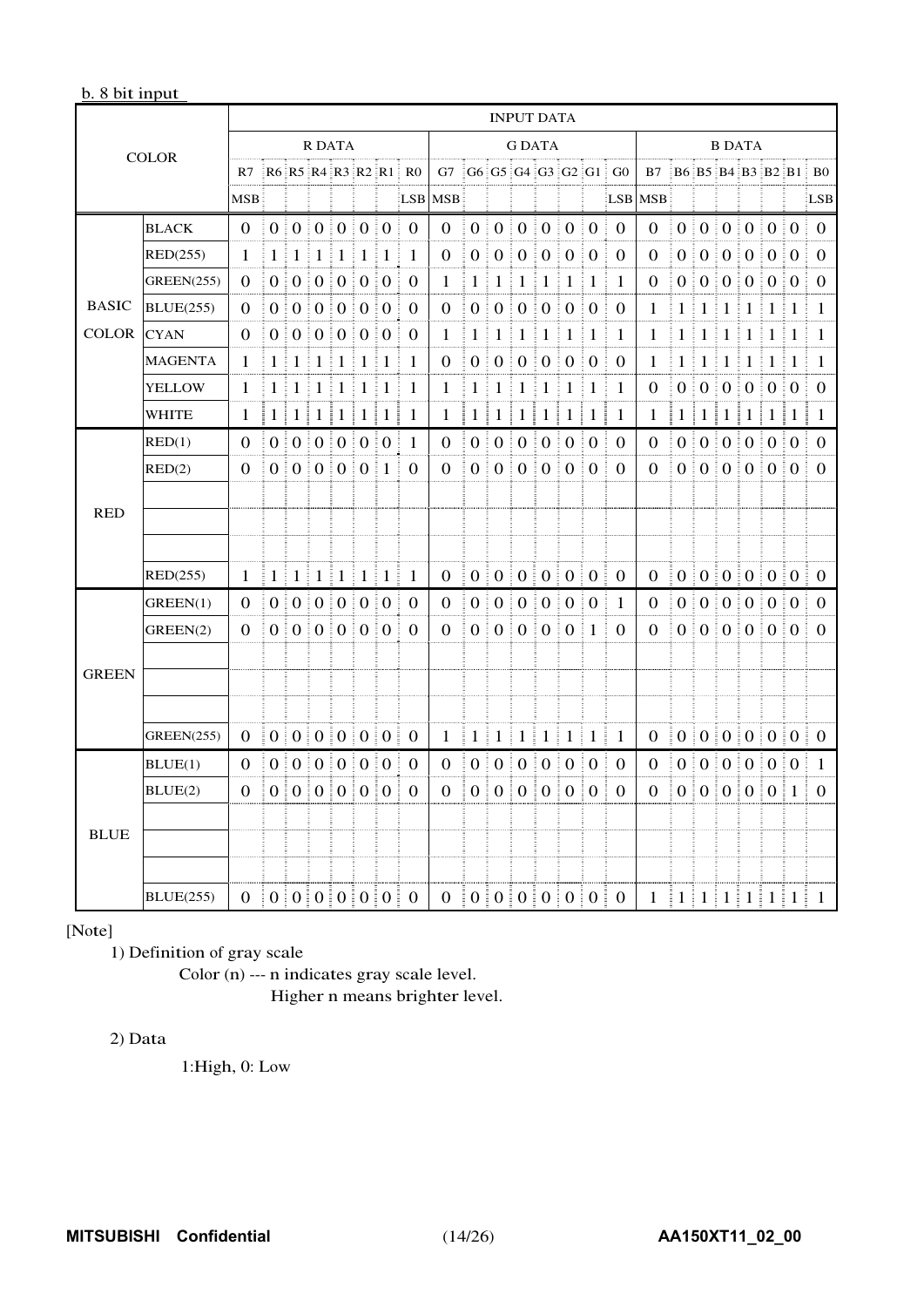(4) Display Position and Scan Direction

D(X,Y) shows the data number of input signal for LCD panel signal processing PCB.

$$
SC: Low \\
$$

SC: High

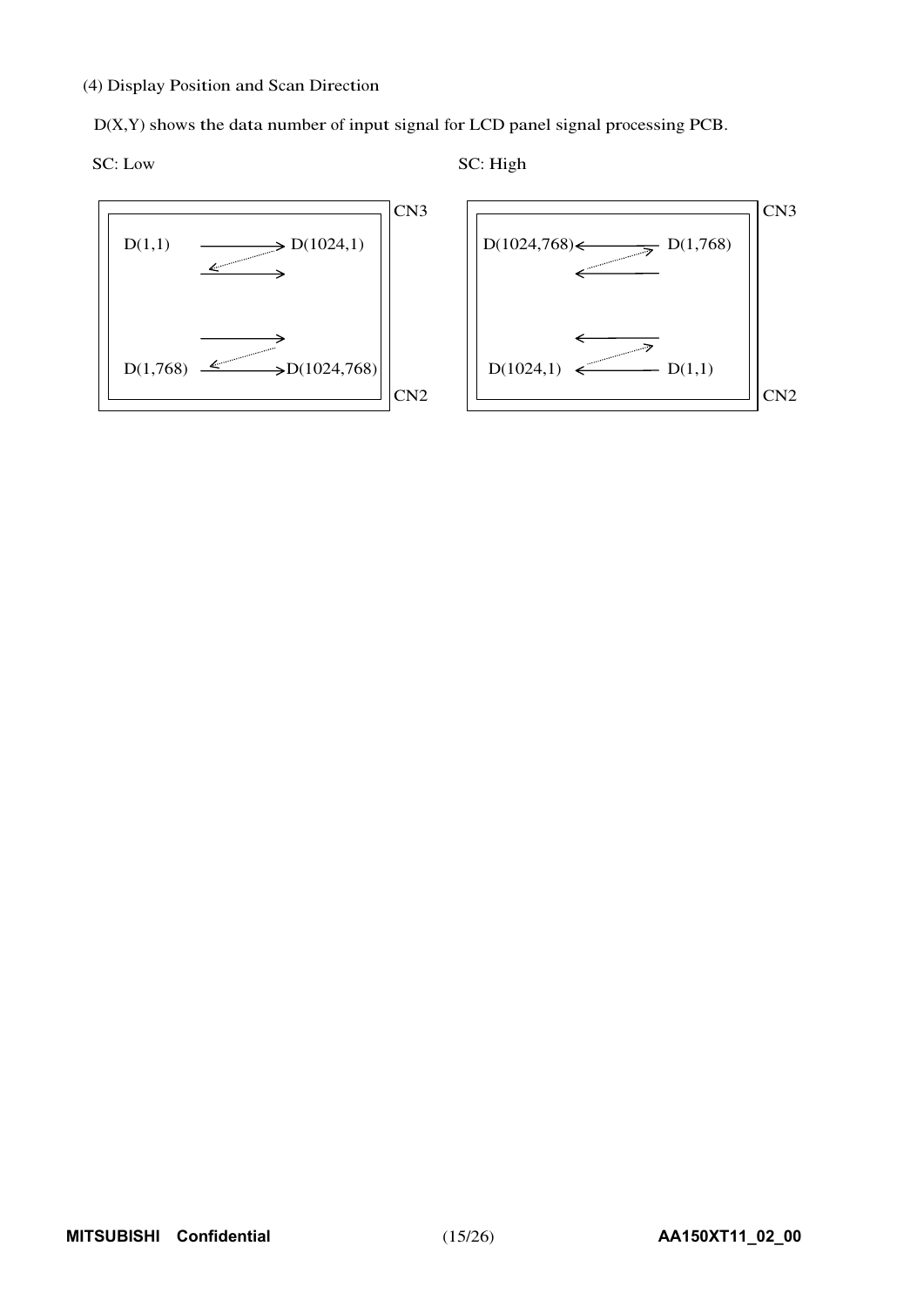# **7. BLOCK DIAGRAM**



LED



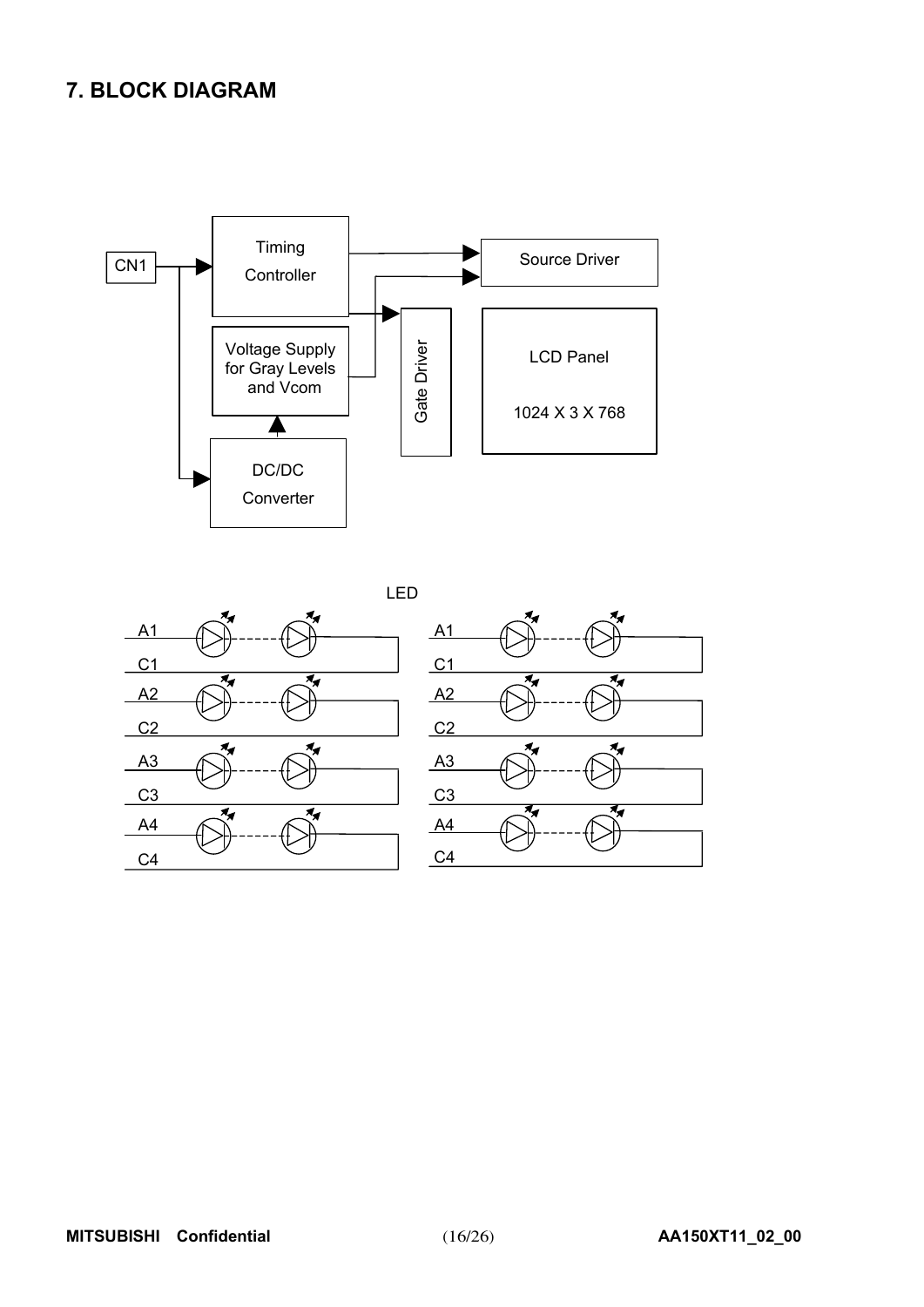# **8. MECHANICAL SPECIFICATIONS**

(1) Front side



(Unit: mm)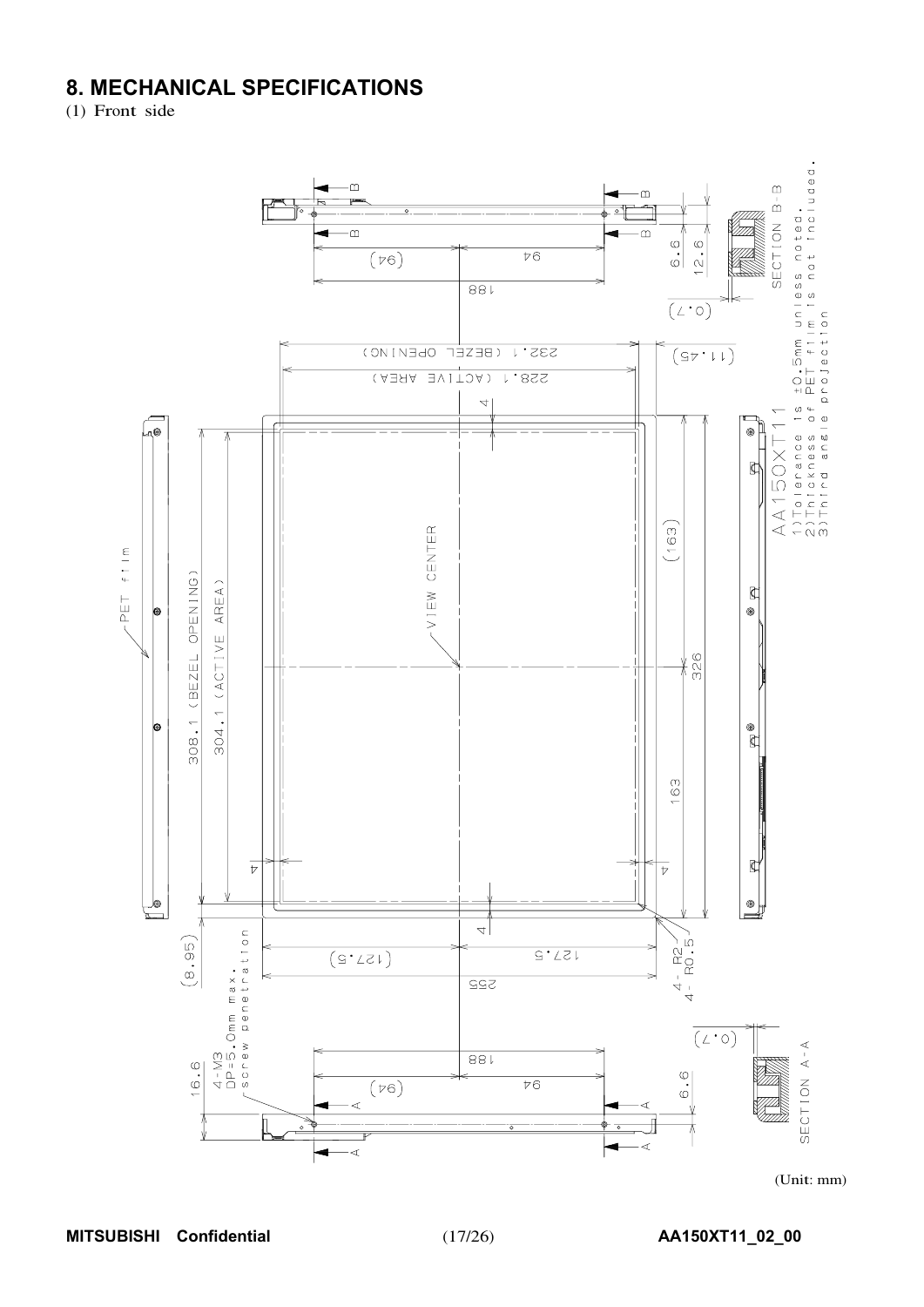

AA150XT11<br>1)Tolerance is ±0.5mm unless noted.<br>2)Thickness of PET film is not included.<br>3)Third ansle projection

CN1:DF14H-2OP-1.25H(56) (HIROSE)<br>CN2,3:SM10B-SHLS-TF(LF)(SN) (JST)

(Unit: mm)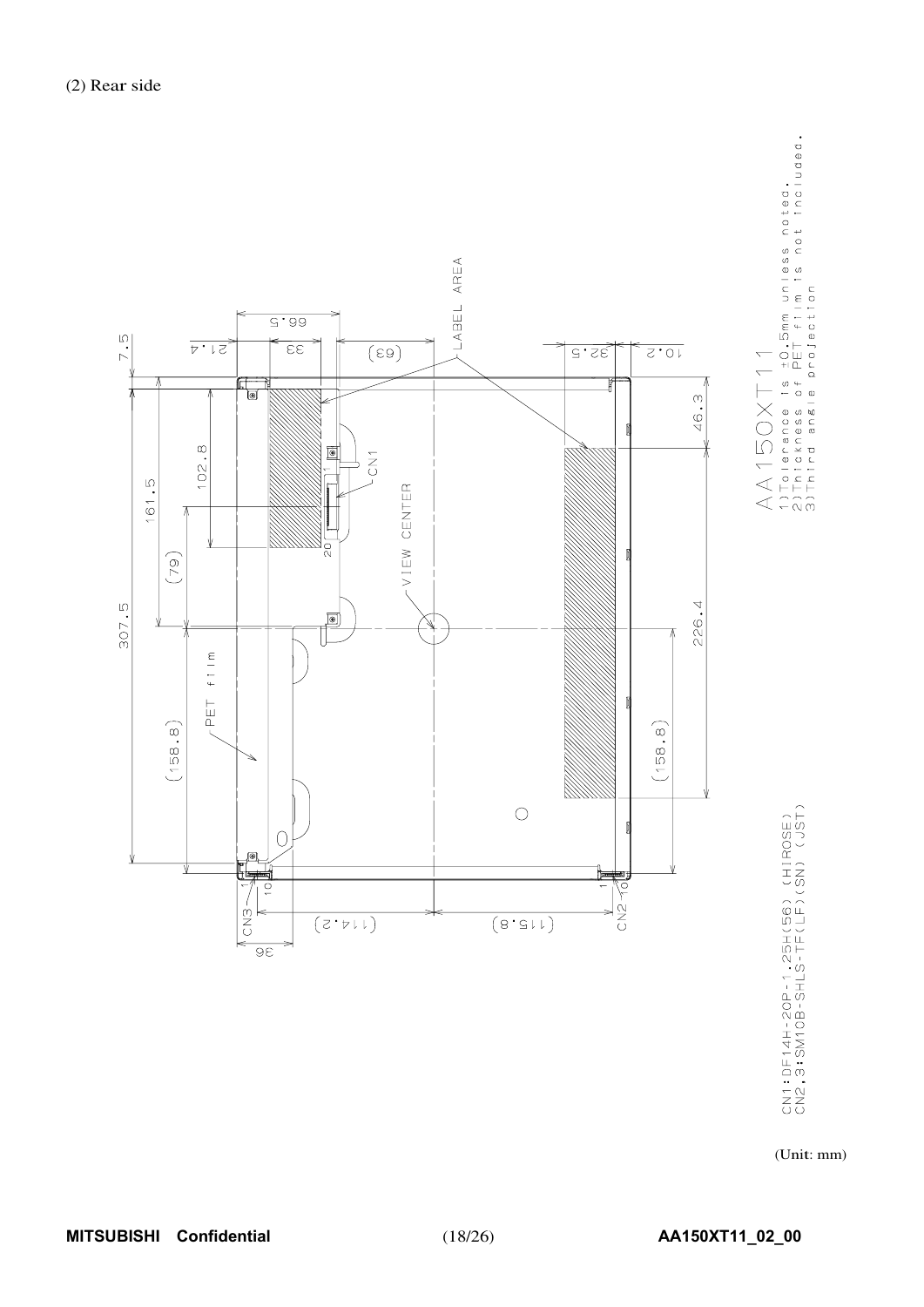|                       |            |                       | Ta = $25^{\circ}$ C, VCC = 3.3 V, Input Signals: Typ. Values shown in Section 6 |            |            |                |                   |             |  |
|-----------------------|------------|-----------------------|---------------------------------------------------------------------------------|------------|------------|----------------|-------------------|-------------|--|
| <b>ITEM</b>           |            | <b>SYMBOL</b>         | <b>CONDITION</b>                                                                | MIN.       | TYP.       | MAX.           | <b>UNIT</b>       | Remarks     |  |
| <b>Contrast Ratio</b> |            | <b>CR</b>             | $\theta$ v=0°, $\theta$ H=0°                                                    | 520        | 800        | $-$            | $-$               | $*1)*2)*5)$ |  |
| Luminance             |            | Lw                    | $\theta$ <sub>V</sub> = $0^\circ$ , $\theta$ <sub>H</sub> = $0^\circ$           | 1200       | 1500       | $-$            | cd/m <sup>2</sup> | $*1)*5)$    |  |
| Luminance Uniformity  |            | $\Delta L$ w          | $\theta$ v=0°, $\theta$ H=0°                                                    |            | $-$        | 30             | $\%$              | $*1)*3*5)$  |  |
|                       |            | tr                    | $\theta$ <sub>V</sub> = $0^\circ$ , $\theta$ <sub>H</sub> = $0^\circ$           |            | 6          | $-$            | ms                | $*1)*4*5)$  |  |
| <b>Response Time</b>  |            | tf                    | $\theta$ v=0°, $\theta$ H=0°                                                    |            | 19         | --             | ms                | $*1)*4*5)$  |  |
| Viewing               | Horizontal | $\theta_{\rm H}$      |                                                                                 | $-65 - 65$ | $-80 - 80$ | --             | $\circ$           | $*1)*5)$    |  |
| Angle                 | Vertical   | $\theta$ <sub>V</sub> | $CR \ge 10$                                                                     | $-65 - 45$ | $-80 - 60$ | $-$            | $\circ$           | $*1)*5)$    |  |
| <b>Image Sticking</b> |            | tis                   | 2 <sub>h</sub>                                                                  |            | $-$        | $\overline{2}$ | S                 | $*6)$       |  |
|                       | Red        | Rx                    |                                                                                 | 0.555      | 0.595      | 0.635          |                   |             |  |
|                       |            | <b>Ry</b>             |                                                                                 | 0.315      | 0.355      | 0.395          |                   |             |  |
|                       | Green      | $G_{X}$               |                                                                                 | 0.304      | 0.344      | 0.384          |                   |             |  |
| Color                 |            | Gy                    |                                                                                 | 0.547      | 0.587      | 0.627          |                   | $*1) *5)$   |  |
| Coordinates           | Blue       | Bx                    | $\theta$ <sub>V</sub> = $0^\circ$ , $\theta$ <sub>H</sub> = $0^\circ$           | 0.116      | 0.156      | 0.196          |                   |             |  |
|                       |            | <b>By</b>             |                                                                                 | 0.090      | 0.130      | 0.170          |                   |             |  |
|                       | White      | Wx                    |                                                                                 | 0.273      | 0.313      | 0.353          |                   |             |  |
|                       |            | Wy                    |                                                                                 | 0.289      | 0.329      | 0.369          |                   |             |  |

# **9. OPTICAL CHARACTERISTICS**

[Note]

These items are measured using CS1000(MINOLTA) for color coordinates, EZContrast(ELDIM) for viewing angle and CS1000 or BM-5A(TOPCON) for others under the dark room condition (no ambient light) after more than 30 minutes from turning on the backlight unless noted.

## Condition:  $IF = 100 \text{ mA}$

Measurement method for luminance and color coordinates is as follows.



The luminance is measured according to FLAT PANEL DISPLAY MEASUREMENTS STANDARD (VESA Standard).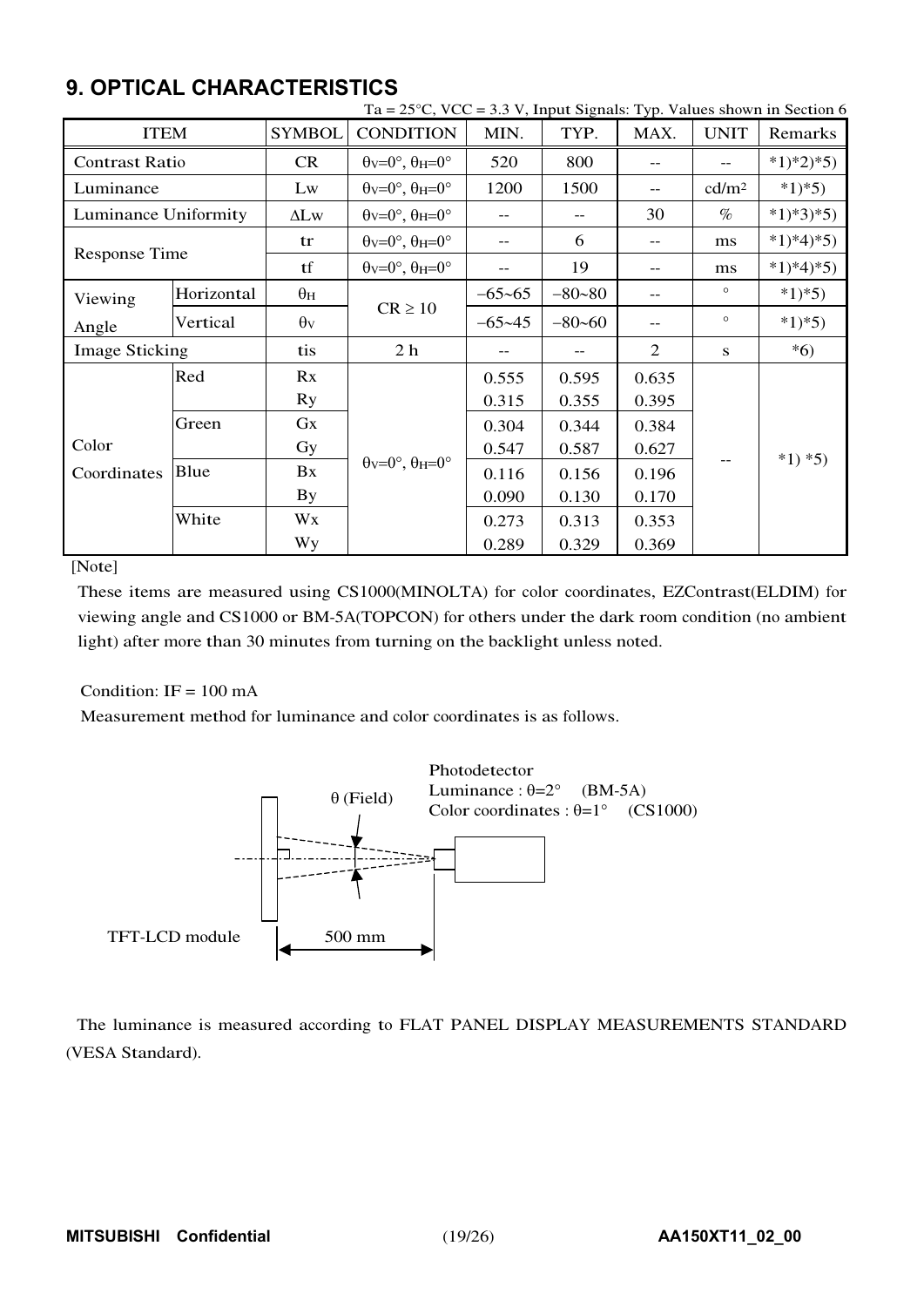#### \*1) Measurement Point

Contrast Ratio, Luminance, Response Time, Viewing Angle, Color Coordinates: Display Center Luminance Uniformity: point  $1-5$  shown in a figure below



#### \*2) Definition of Contrast Ratio

CR=Luminance with all white pixels / Luminance with all black pixels

- \*3) Definition of Luminance Uniformity  $\Delta$ Lw=[Lw(MAX)/Lw(MIN)-1]  $\times$  100
- \*4) Definition of Response Time



 $*$ 5) Definition of Viewing Angle ( $\theta$ v,  $\theta$ H)

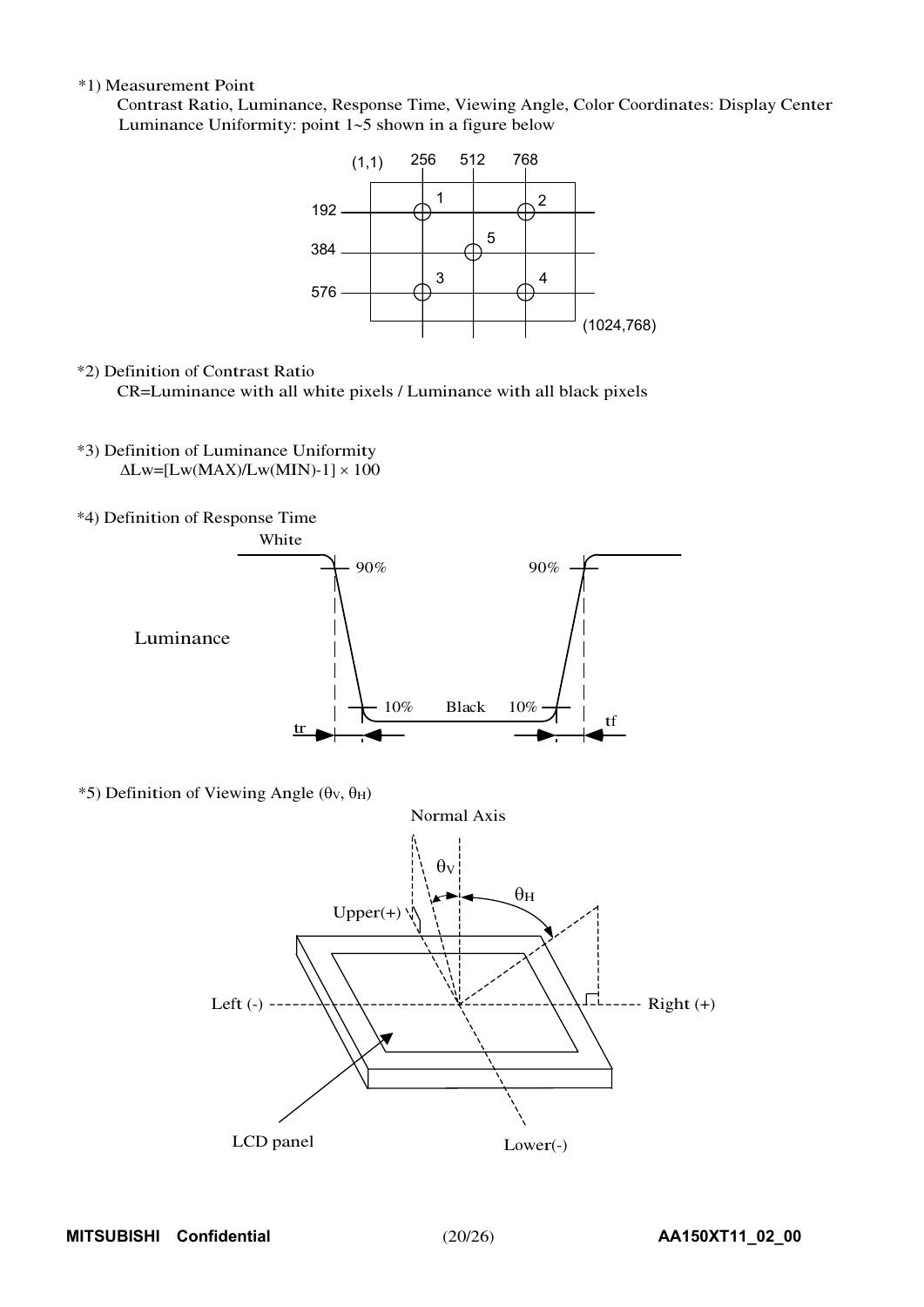### \*6) Image Sticking

Continuously display the test pattern shown in the figure below for two-hours. Then display a completely white screen. The previous image shall not persist more than two seconds at 25°C.



### TEST PATTERN FOR IMAGE STICKING TEST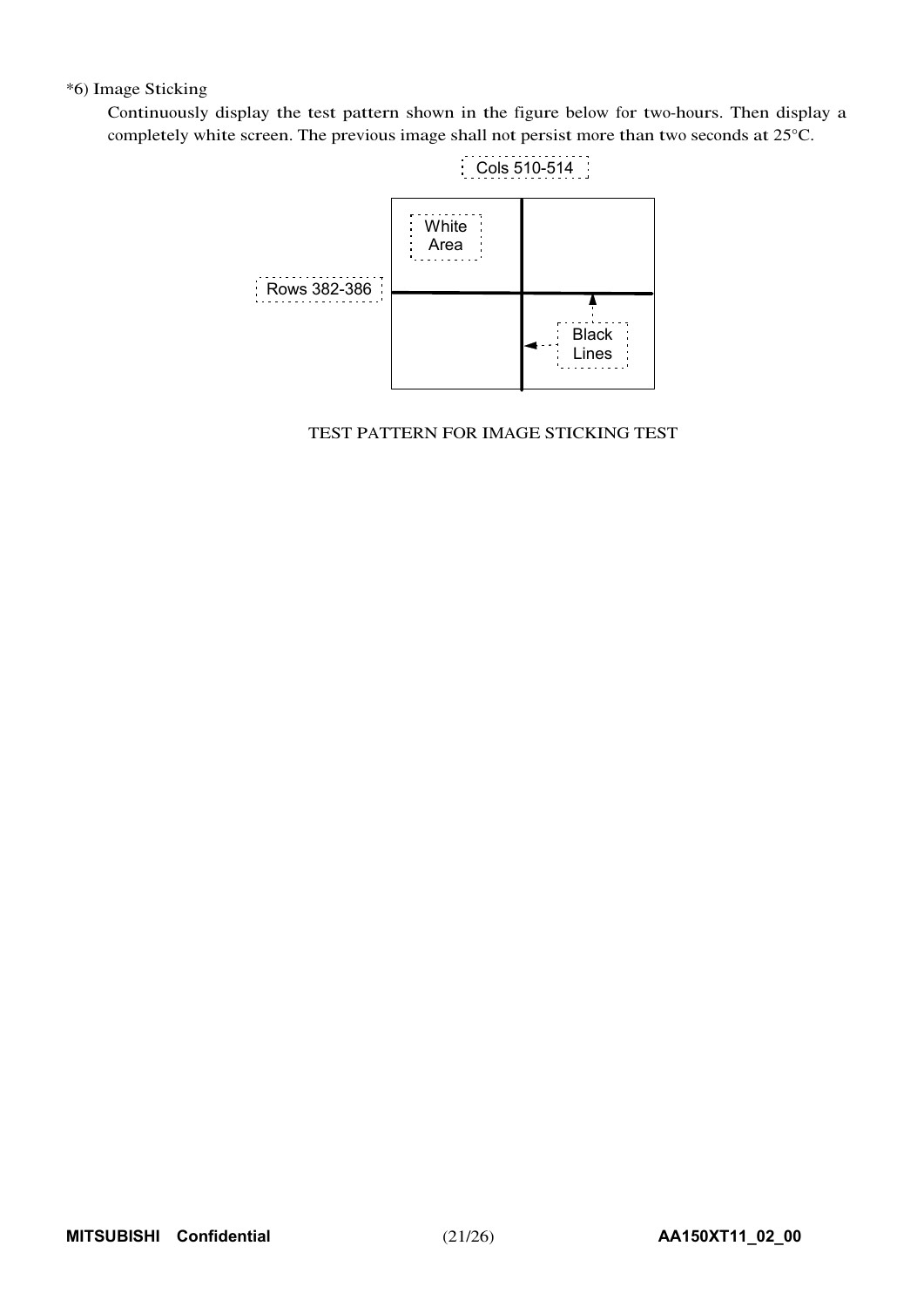# **10. RELIABILITY TEST CONDITION**

(1) Temperature and Humidity

| <b>ITEM</b>                                               | <b>CONDITIONS</b>                                                   |
|-----------------------------------------------------------|---------------------------------------------------------------------|
| <b>HIGH TEMPERATURE</b><br><b>HIGH HUMIDITY OPERATION</b> | 40°C, 90% RH, 240 h<br>(No condensation)                            |
| <b>HIGH TEMPERATURE OPERATION</b>                         | $70^{\circ}$ C, 240 h                                               |
| LOW TEMPERATURE OPERATION                                 | $-20^{\circ}$ C, 240 h                                              |
| HIGH TEMPERATURE STORAGE                                  | $80^{\circ}$ C, 240 h                                               |
| LOW TEMPERATURE STORAGE                                   | $-20^{\circ}$ C, 240 h                                              |
| THERMAL SHOCK (NON-OPERATION)                             | BETWEEN $-20^{\circ}$ C (1h) and 80 $^{\circ}$ C(1h),<br>100 CYCLES |

## (2) Shock & Vibration

| ITEM             | <b>CONDITIONS</b>                                                     |
|------------------|-----------------------------------------------------------------------|
|                  | Shock level: $1470 \text{ m/s}^2 (150 \text{ G})$                     |
| <b>SHOCK</b>     | Waveform: half sinusoidal wave, 2 ms                                  |
| (NON-OPERATION)  | Number of shocks: one shock input in each direction of three mutually |
|                  | Perpendicular axes for a total of six shock inputs                    |
|                  | Vibration level: $9.8 \text{ m/s}^2 (1.0 \text{ G})$ zero to peak     |
|                  | Waveform: sinusoidal                                                  |
| <b>VIBRATION</b> | Frequency range: 5 to 500 Hz                                          |
| (NON-OPERATION)  | Frequency sweep rate: 0.5 octave /min                                 |
|                  | Duration: one sweep from 5 to 500 Hz in each of three mutually        |
|                  | perpendicular axis(each x,y,z axis: 1 hour, total 3 hours)            |

## (3) Judgment standard

The judgment of the above tests should be made as follow:

Pass: Normal display image, no damage of the display function. (ex. no line defect)

Partial transformation of the module parts should be ignored.

Fail: No display image, damage of the display function. (ex. line defect)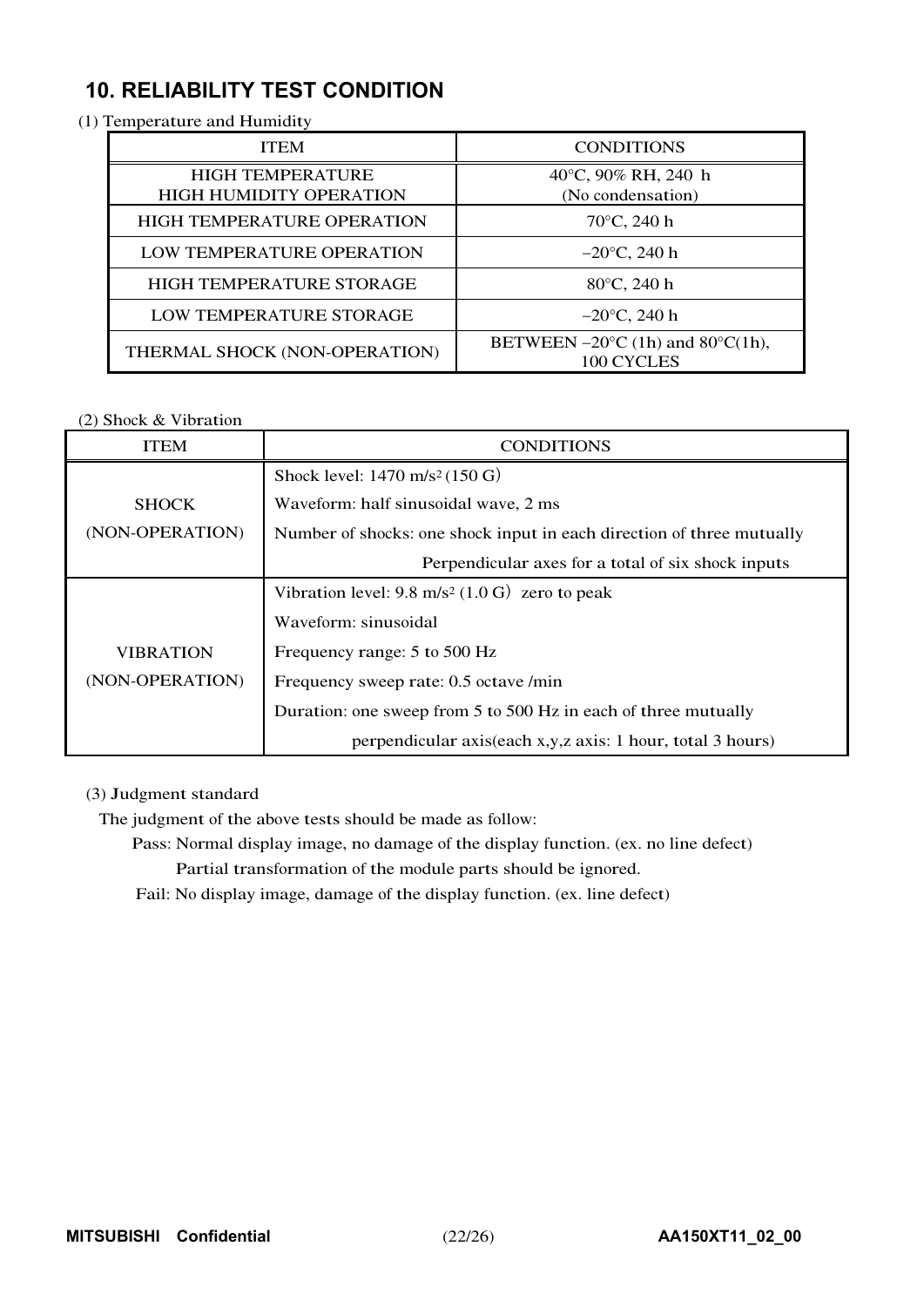# **11. OTHER FEATURE**

This LCD module complies with RoHS\*) directive.

\*) RoHS: Restriction of the use of certain hazardous substances in electrical and electronic equipment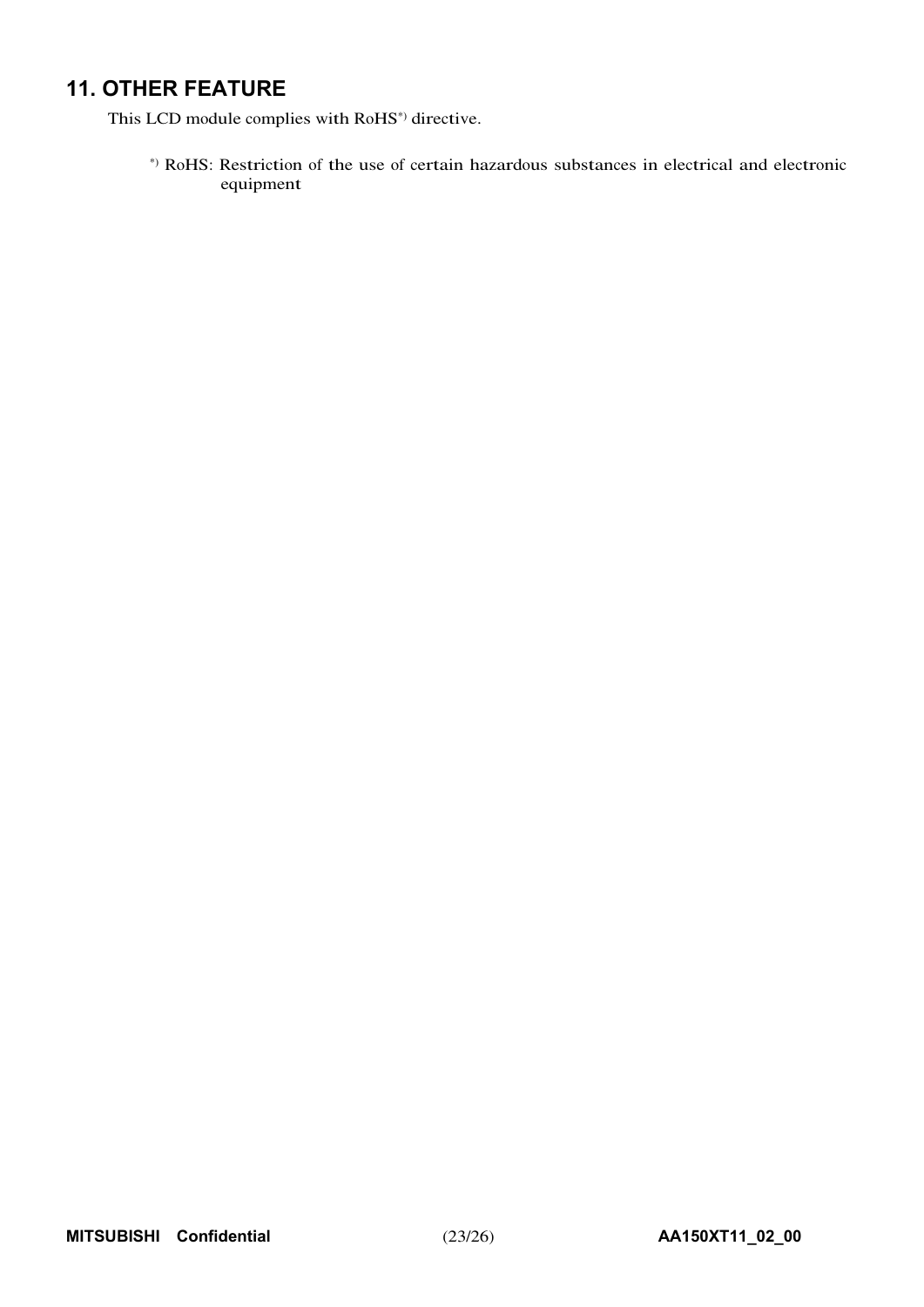# **12. HANDLING PRECAUTIONS FOR TFT-LCD MODULE**

Please pay attention to the followings in handling TFT-LCD products;

### **(1) ASSEMBLY PRECAUTION**

- a. Please mount the LCD module by using mounting hole with a screw clamping torque (recommended value: 0.3 Nm). Please do not bend or wrench the LCD module in assembling. Please do not drop, bend or twist the LCD module in handling.
- b. Please design display housing in accordance with the following guide lines.
	- (a) Housing case must be designed carefully so as not to put stresses on LCD and not to wrench module.
	- (b) Under high temperature environment, performance and life time of LED may heavily shorten. When you design with our LCD product, please consider radiating heat and ventilation for good heat management.
	- (c) Keep sufficient clearance between LCD module back surface and housing when the LCD module is mounted. Approximately 1.0mm of the clearance in the design is recommended taking into account the tolerance of LCD module thickness and mounting structure height on the housing.
	- (d) When some parts, such as, FPC cable and ferrite plate, are installed underneath the LCD module, still sufficient clearance is required, such as 0.5mm. This clearance is, especially, to be reconsidered when the additional parts are implemented for EMI countermeasure.
	- (e) Design the LED driver location and connector position carefully so as not to give stress to LED backlight cable.
	- (f) Keep sufficient clearance between LCD module and the others parts, such as inverter and speaker so as not to interfere the LCD module. Approximately 1.0 mm of the clearance in the design is recommended.
	- (g) To avoid local elevation/decrease of temperature, considering location of heating element, heat release, thermal design should be done.
- c. Please do not push or scratch LCD panel surface with anything hard. And do not soil LCD panel surface by touching with bare hands. (Polarizer film, surface of LCD panel is easy to be flawed.)
- d. Please wipe off LCD panel surface with absorbent cotton or soft cloth in case of it being soiled.
- e. Please wipe off drops of adhesives like saliva and water on LCD panel surface immediately. They might damage to cause panel surface variation and color change.
- f. Please do not take a LCD module to pieces and reconstruct it. Resolving and reconstructing modules may cause them not to work well.
- g. Please do not touch metal frames with bare hands and soiled gloves. A color change of the metal frames can happen during a long preservation of soiled LCD modules.
- h. Please handle metal frame carefully because edge of metal frame is very sharp.
- i. Please connect the metal frame of LCD module to GND in order to minimize the effect of external noise and EMI.
- j. Be sure to connect the cables and the connecters correctly.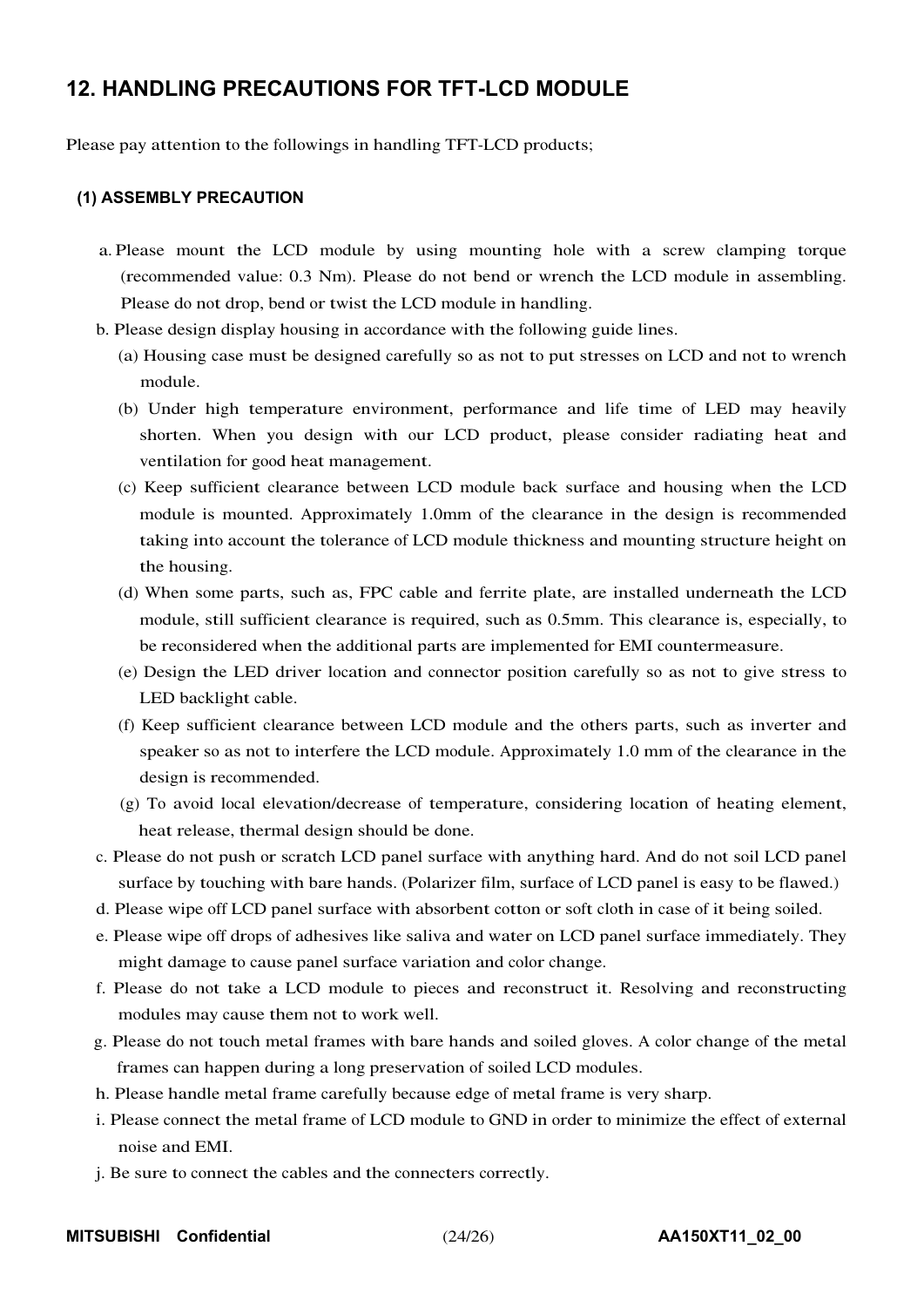#### **(2) OPERATING PRECAUTIONS**

- a. Please be sure to turn off the power supply before connecting and disconnecting signal input cable.
- b. Please do not change variable resistance settings in LCD module. They are adjusted to the most suitable value. If they are changed, it might happen LCD does not satisfy the characteristics specification.
- c. The interface signal speed is very high. Please pay attention to transmission line design and other high speed signal precautions to satisfy signal specification.
- d. A condensation might happen on the surface and inside of LCD module in case of sudden change of ambient temperature. Please take care so as not to cause any damage mentioned on (1)-d.
- e. Please pay attention not to display the same pattern for very long time. Image might stick on LCD. Even if image sticking happens, it may disappear as the operation time proceeds.
- f. Please obey the same safe instructions as ones being prepared for ordinary electronic products.

## **(3) PRECAUTIONS WITH ELECTROSTATICS**

- a. This LCD module use CMOS-IC on circuit board and TFT-LCD panel, and so it is easy to be affected by electrostatics. Please be careful with electrostatics by the way of your body connecting to the ground and so on.
- b. Please remove protection film very slowly from the surface of LCD module to prevent from electrostatics occurrence.

#### **(4) STORAGE PRECAUTIONS**

LCD should be stored in the room temperature environment with normal humidity. The LCD inventory should be processed by first-in first-out method.

#### **(5) SAFETY PRECAUTIONS**

- a. When you waste damaged or unnecessary LCDs, it is recommended to crush LCDs into pieces and wash them off with solvents such as acetone and ethanol, which should later be burned.
- b. If any liquid leaks out of a damaged glass cell and comes in contact with the hands, wash off thoroughly with soap and water.
- c. Be sure to turn off the power supply when inserting or disconnecting the LED backlight cable.
- d. LED driver should be designed carefully to limit or stop its function when over current is detected on the LED.

## **(6) OTHERS**

- a. A strong incident light into LCD panel may cause deterioration to polarizer film, color filter, and other materials, which will degrade the quality of display characteristics. Please do not expose LCD module under strong Ultraviolet rays for a long time.
- **MITSUBISHI Confidential** (25/26) **AA150XT11\_02\_00**